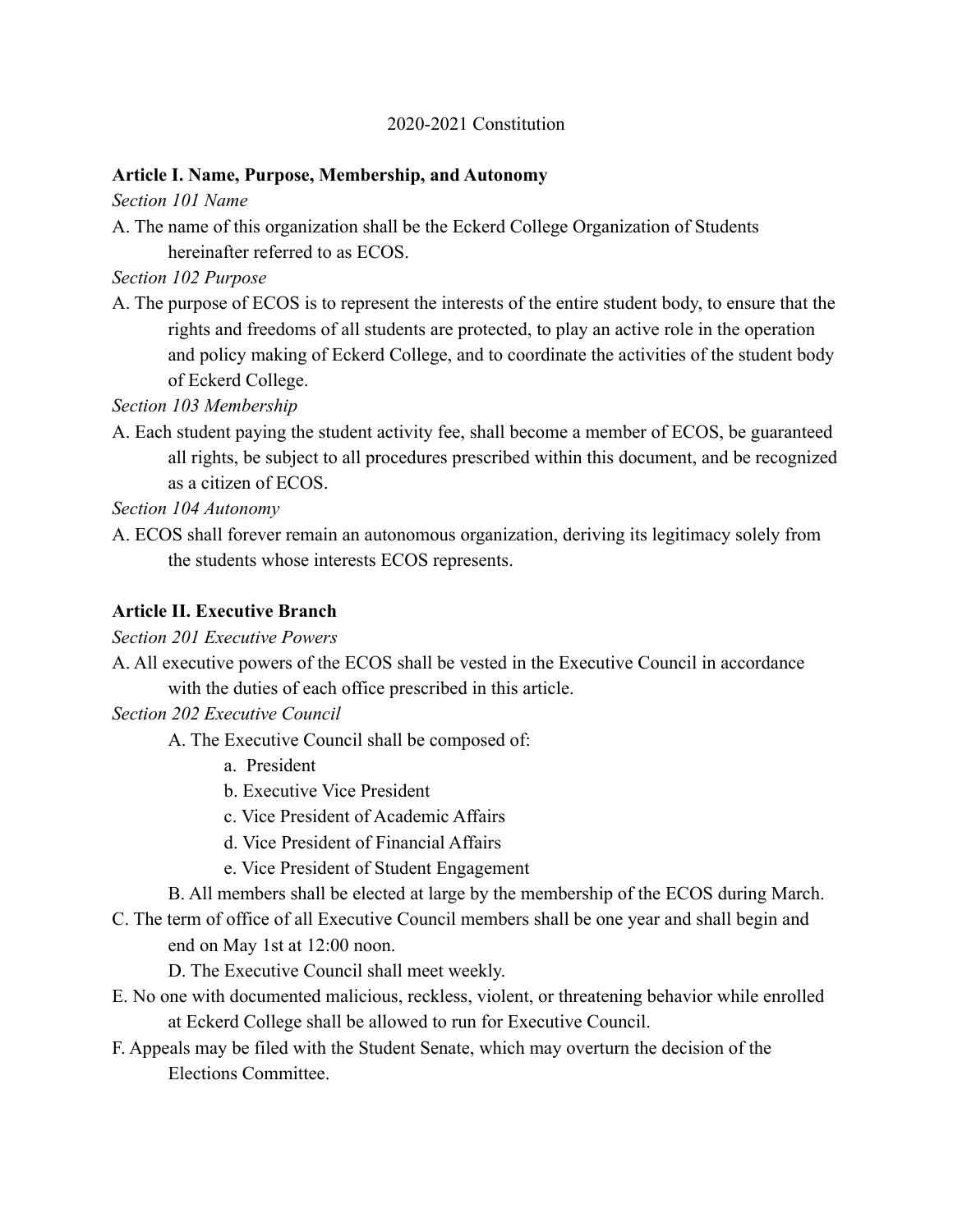- G. The voting members of the Executive Council shall consist of the Executive Vice President, the Vice President of Academic Affairs, the Vice President of Financial Affairs, and the Vice President of Student Engagement.
- H. A quorum of the President, Executive Vice President, Vice President of Academic Affairs, Vice President of Financial Affairs, Vice is President of Student Engagement, and the Parliamentarian, or their designee, must be present to conduct any official business.

*Section 203 Restrictions of Office*

- A. Any Executive Council officer may not serve in any other position referred to within the **Constitution**
- *Section 204 Duties and Powers of the Officers*
	- A. The President shall:
		- a. Preside over and chair the Executive Council.
		- b. Uphold and preserve the Constitution of ECOS.
		- c. Be the principal representative of ECOS in all matters and functions.
		- d. Appoint various positions, as listed in Article IV.
- e. Create and fill any position or committee deemed necessary for the general
	- well-being of ECOS subject to the approval of the Student Senate.
		- f. Make a State of the ECOS address to the student body at the beginning of each academic year that shall include:
			- i. The Student Activity Fee Spending Breakdown
				- a. Club Budgets
				- b. Officer Budgets
				- c. ICV
				- d. Contingency Fund
				- e. Any other expenses planned for the year.
			- ii. Goals and Expenditures of all ECOS position budgets
				- a. Operational Budgets
				- b. Flexible Budgets
				- c. Goals and Objectives
			- iii. Adjustments from Prior Year
				- a. Constitutional Amendments
				- b. Appointed Positions
			- iv. Important Dates for the Upcoming Year
		- g. Make available applications for all student government and college committees.

h. Remove their own appointments subject to approval from the Student Senate with a two-thirds vote.

> i. Have the right to veto ECOS laws, ECOS resolutions, and other legislation passed by the Student Senate within ten days.

j. Have the right to assume any other Executive Council position in the case of a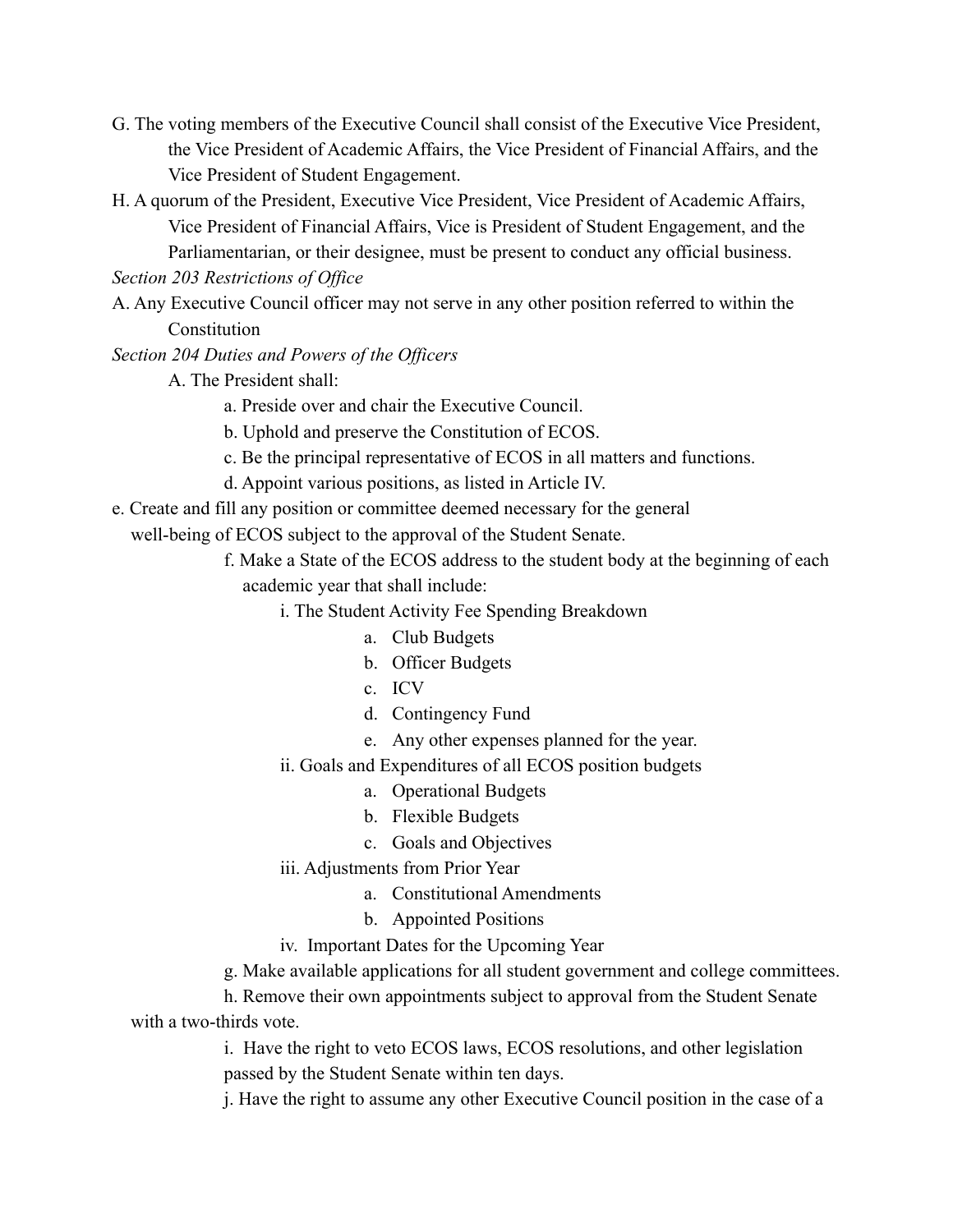temporary absence.

k. Have the right to temporarily appoint any Executive Council position in the case of a permanent absence until an election can be held.

l. Have the right to create new appointed positions and committees as seen fit. B. The Executive Vice President shall:

a. Assume the duties of the President in the case of temporary vacancy.

b. Assist the President in the operation and administration of the Executive Branch.

c. Call and preside over all meetings of the Student Senate.

d. Vote in the case of a tie within the Student Senate.

e. Set the agenda for Senate Meetings in conjunction with the President Pro-tempore and

distribute prior to Senate meetings.

f. Oversee the operation of all the ECOS clubs.

g. Intervene when club leadership is failing.

h. Create and fill any positions necessary for the operation of the clubs or the Student Senate, subject to Student Senate approval.

i. Determine Committee Assignments for the Senators serving on committees.

C. The Vice President of Academic Affairs shall:

a. Be chairperson of the Academic Affairs Committee.

- b. Have a vote in the Academic Affairs Committee only in the case of a tie.
- c. Make an address concerning the academic state of the college at least once a semester to the

Student Senate.

d. Keep close association with all academic related committees.

- e. Be a voting member of the College Program Series Committee.
- f. Meet regularly with the Dean of Faculty to discuss academic issues if necessary.

g. Assume temporary office of the President in the absence of the President and the

Vice-President.

D. The Vice President of Financial Affairs shall:

a. Be chairperson of the Financial Affairs Committee.

- b. Be responsible for the creation, management, and presentation of all the ECOS budgets in conjunction with the Financial Affairs Committee.
- c. Submit a written report to all clubs and organizations informing them of their financial status

at the beginning of spring semester and upon request.

d. Maintain an accurate record of the funds of the ECOS.

e. Have the authority to inquire about or reject transactions that seem inappropriate.

f. Appeals may be sent to the Senate for final decision.

g. Act on behalf of the President in the absence of the President, Executive Vice President, and the Vice President of Academic Affairs.

E. Vice President of Student Engagement shall:

a. Be the chair of the Student Engagement Committee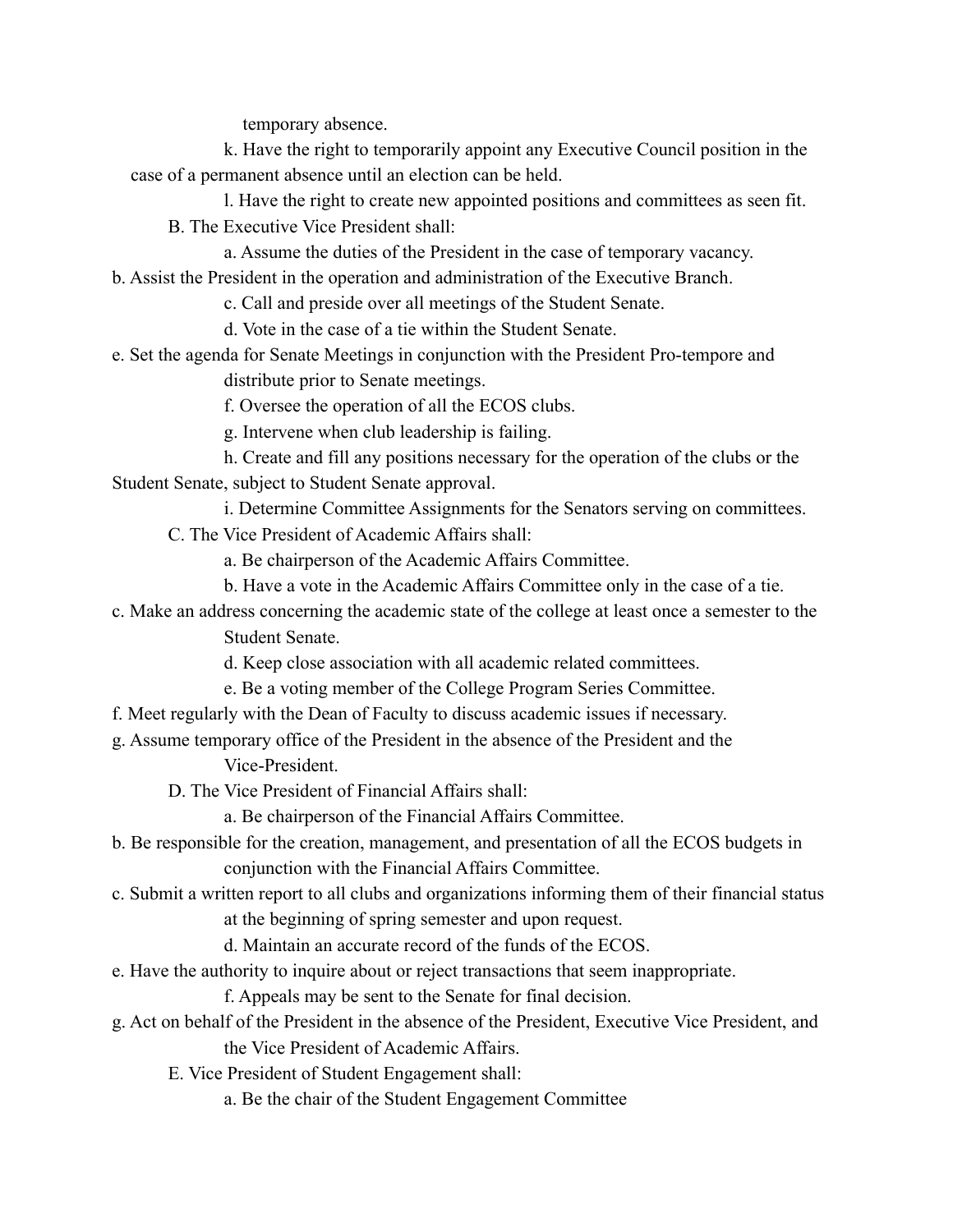- b. Have a vote on the Student Engagement Committee only in case of a tie.
- c. Aid the President in selection of the following appointments:
	- i. Director of Branding and Print Media
	- ii. Director of Social Media
	- iii. Director of Visual Media
	- iv. Director of Technology
	- v. Recording Secretary
- d. Gather statistics on student opinion, perception, and interests via surveys and events.
	- e. Interpret and present information from student body to the Executive Council.
- f. Oversee the coordination of the Eckerd media, working with WECX, The Current, and the ECOS webpage to inform the student body.
	- g. Create channels of communication between ECOS and the student body.
	- h. Assist in creation and advertisement of State of ECOS address.
- i. Act on behalf of the President in the Absence of the President, Executive Vice President, the Vice President of Academic Affairs, and the Vice President of Financial Affairs.
	- F. All Executive Council members shall:
		- a. Be present on campus for two semesters and Autumn Term.
- b. A member may be absent during Autumn Term if a majority of the Executive Council approval.
- c. Agree upon an Executive Council representative of ECOS during the Summer Terms.
- d. Have a 2.5 or better cumulative GPA subject to the review of the Elections Committee and the Student Senate.
- e. Hold a campus-wide forum to hear student concerns and to report on the status of the Executive Council once per academic year.
	- f. All members shall sign a contract stating that:
	- g. The Student Senate has the right to be informed of any social misconduct.
	- h. The definition of social misconduct shall be in correspondence with the

EC-Book.

- i. Any Executive Council member found responsible for social misconduct at time of election or during their elected term shall face the Student Community Standards Board if deemed necessary by the Student Senate.
- j. Serve as student representatives to the Faculty meetings, with voting privileges on all matters not solely related to Faculty affairs.
- k. All Executive Council members shall work in a partnership with the incoming voted members of that position.
- l. No Executive Council members shall serve on any other position listed in the constitution a. applies to Parliamentarian, Chief of Staff, and Recording Secretary

*Section 205 Executive Line of Succession*

A. ECOS President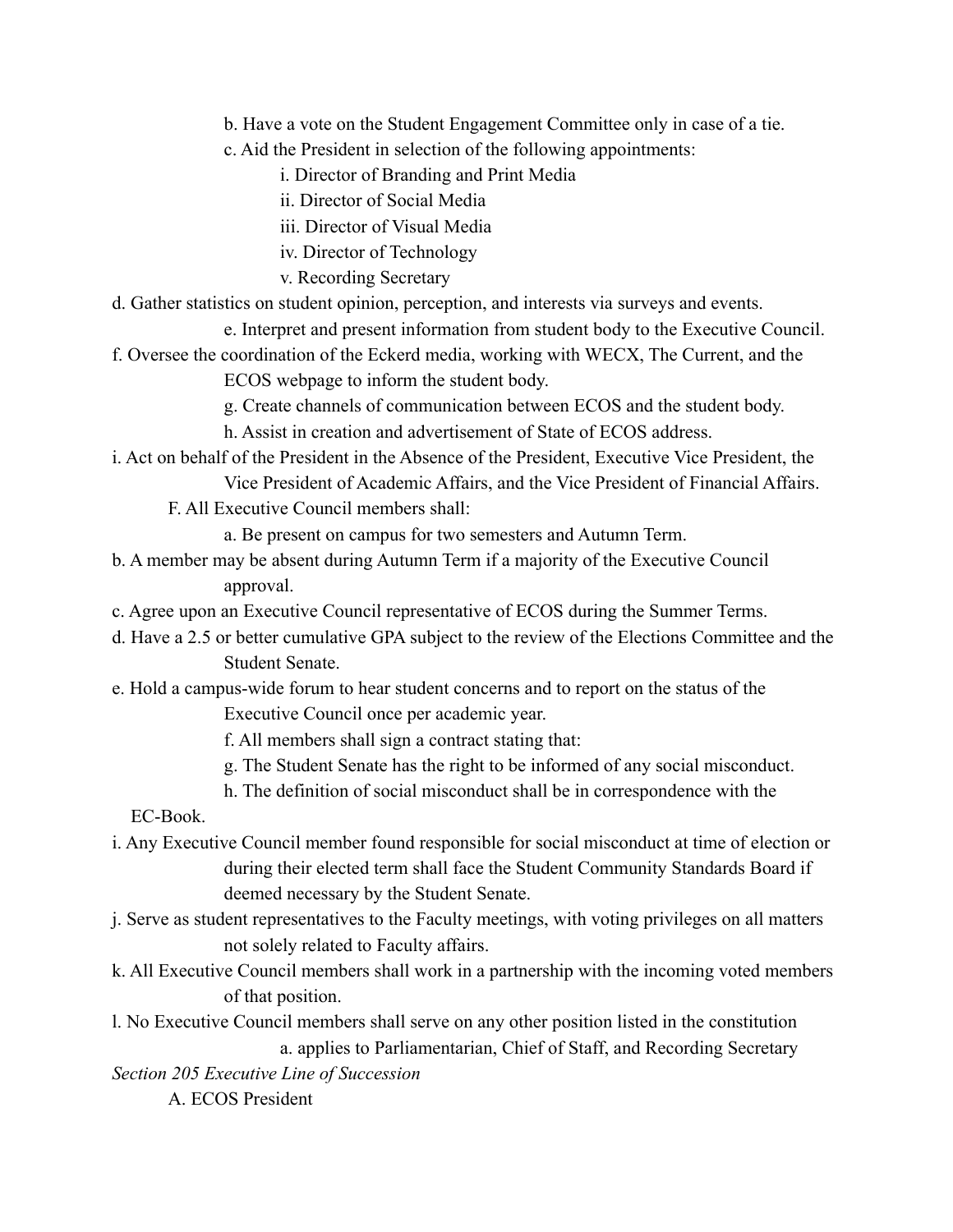a. In the event of temporary leave of absence, incapacitation, or removal, the ECOS Executive Vice President shall assume all duties and responsibilities of the ECOS President.

- B. ECOS Executive Vice President
- a. In the event of temporary leave of absence, incapacitation or removal the President Pro-Tempore of the Student Senate shall assume all duties and responsibilities of the ECOS Executive Vice President. The Ad-hoc Senator shall become the President Pro-Tempore.
	- C. ECOS Vice President of Academic Affairs

a. In the event of temporary leave of absence, incapacitation, or removal, the Pro-Tempore of the Academic Affairs Committee shall assume all duties and

responsibilities of the Vice President of Academic Affairs.

D. ECOS Vice President of Financial Affairs

a. In the event of temporary leave of absence, incapacitation, or removal, Pro-Tempore of the Financial Affairs Committee shall assume all duties and responsibilities of the Vice President of Financial Affairs.

E. ECOS Vice President of Student Engagement

a. In the event of temporary leave of absence, incapacitation, or removal, the President Pro-Tempore of the Student Engagement Committee shall assume all duties

and responsibilities of the Vice President of Student Engagement.

F. ECOS Parliamentarian

- a. In the event of temporary leave of absence, incapacitation, or removal, the ECOS President shall appoint a replacement within two weeks of the vacancy, with the approval of the Student Senate.
	- G. ECOS Chief of Staff
- a. In the event of temporary leave of absence, incapacitation, or removal, the ECOS President shall appoint a replacement within two weeks of the vacancy, with the approval of the Student Senate.
	- H. ECOS Recording Secretary

a. In the event of temporary leave of absence, incapacitation, or removal, the ECOS President shall appoint a replacement within two weeks of the vacancy.

## **Article III. Legislative Branch**

*Section 301 Legislative Authority*

A. The legislative body shall be called the Student Senate.

*Section 302 Legislative Committees*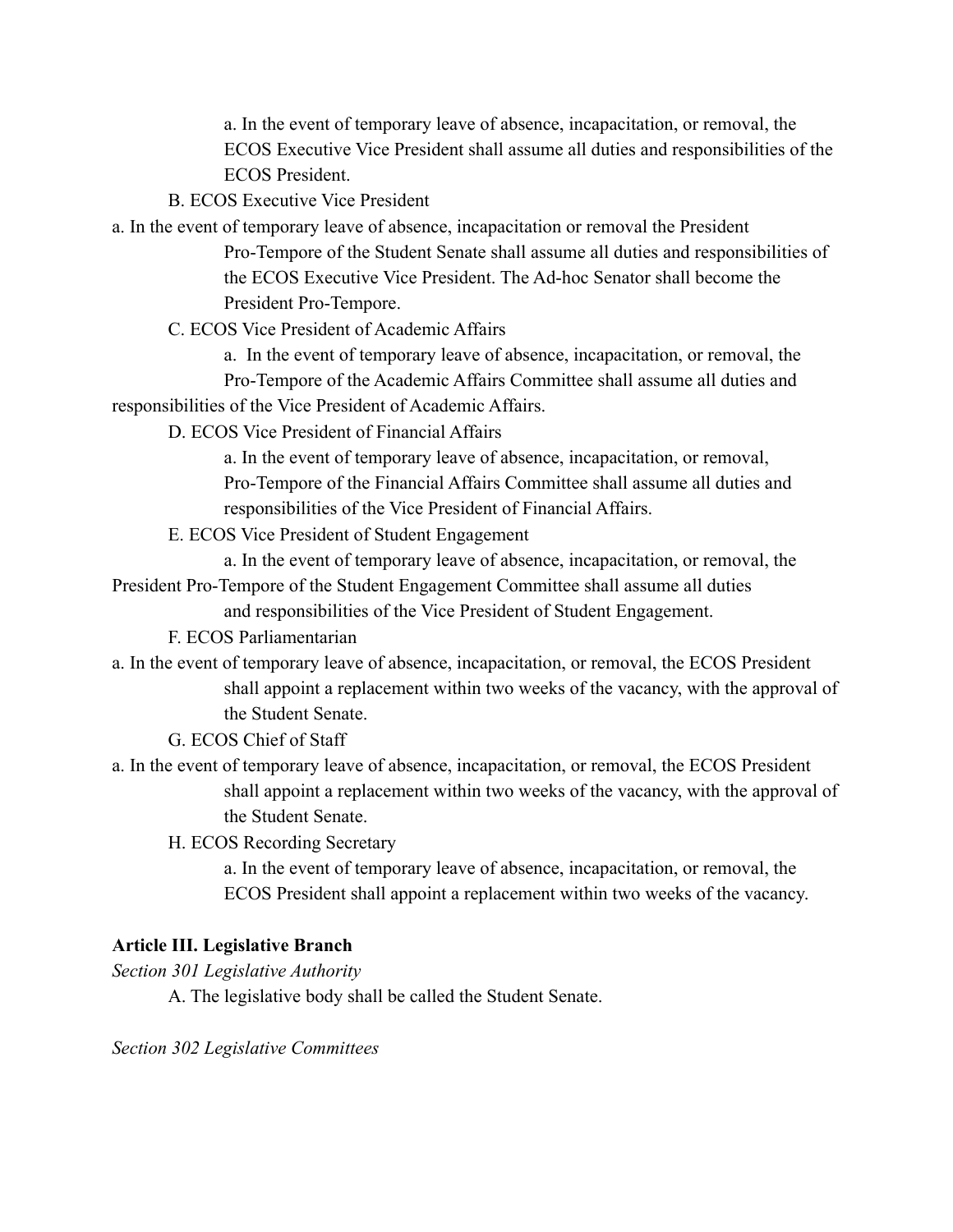A. The Student Senate may establish legislative committees aned define the scope and authority of each, provided that the actions of these committees do not in any way limit, modify, or breach any powers granted by this Constitution.

*Section 303 Membership000000*

- A. The ECOS Executive Vice President
	- a. The Executive Vice President, or their designee, shall serve as chair.
- B. The membership of the Senate shall be composed of the following:
- a. One representative from each of the housing complexes and two representatives from the commuter student population.

b. Representatives will be added with the addition of new residence halls.

#### *Section 304 Elections*

- A. All Student positions must be elected during fall elections, taking place during the third full week of the fall academic semester.
- B. The term of a Senator shall be one year, beginning the Monday following fall elections and ending with the last meeting of the Student Senate before the new Senators take office. Student Senate shall have a summer recess coinciding with the academic summer break.
- C. Special elections shall be called to fill vacancies as necessary conducted by the Elections **Committee**

*Section 305 Qualifications*

A. All Students campaigning for Student Senate shall have less than a 2.5 semester or cumulative GPA upon review of the Executive Council.

B. All members shall sign a contract stating that:

- a. The executive Council has the right to be informed of any social misconduct by a member of the Student Senate.
- b. The Executive Council has the right to inform the Student Senate about such social misconduct.
- c. The definition of social misconduct shall be in correspondence with the EC-Book.
- C. Any member who is found responsible for social misconduct during his/her elected term shall face the Student Community Standards Board, if deemed necessary by the Senate.
- D. No one with documented malicious, reckless, violent, or threatening behavior while enrolled at Eckerd College shall be allowed to run for Student Senate.
- a. Any appeals are subject to review by the Elections Committee, which must vote unanimously to overturn the decision. In the event the Elections Committee is unable to come to a vote, any appeals are subject to review by the Executive Council.

## *Section 306 Restrictions*

A. No individual shall be a Senator and also be a Presidential Appointee, Executive Council Member, Residential Advisor, Unassigned Residential Advisor, nor Assistant Resident Coordinator.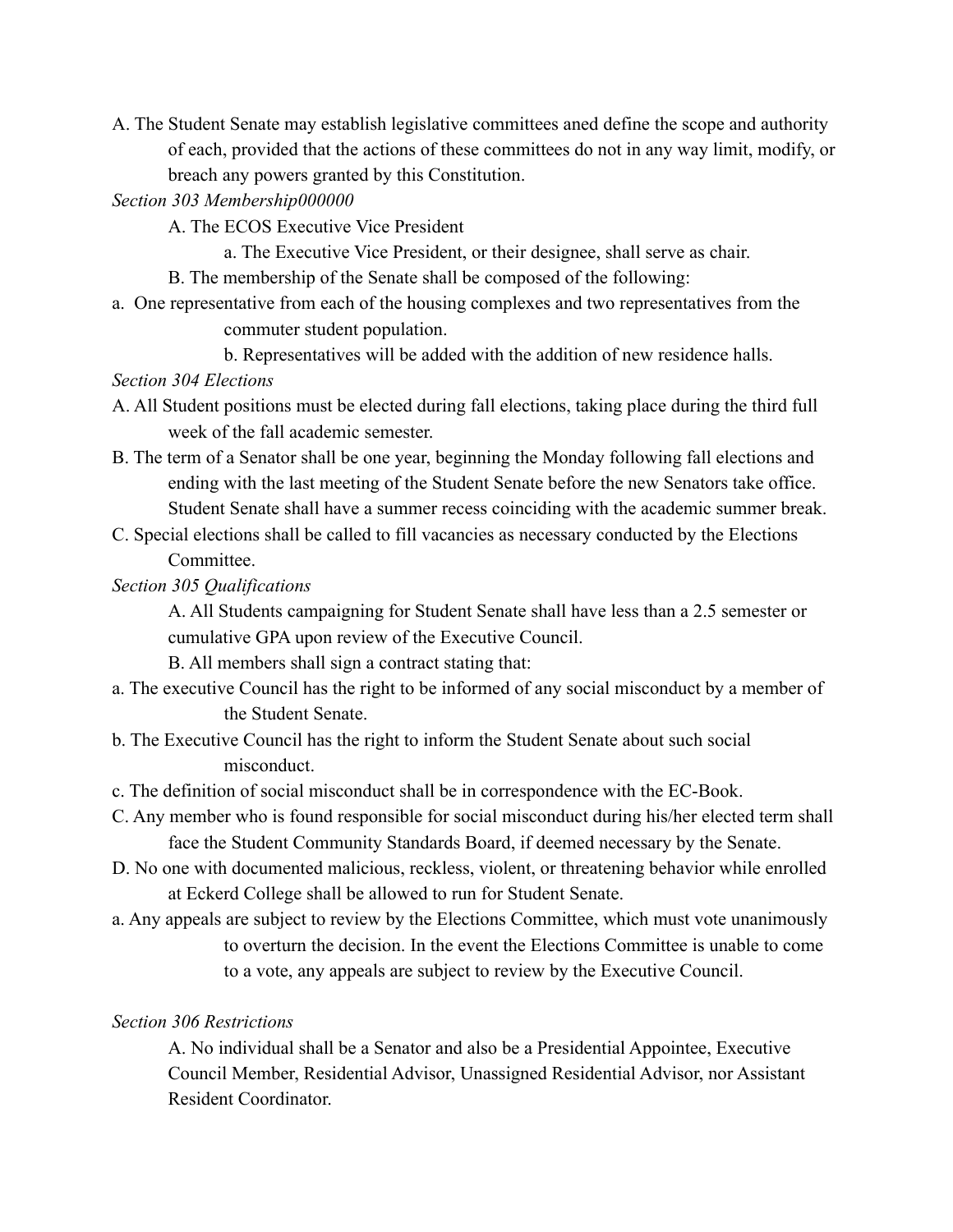#### *Section 307 Meetings*

- A. Meetings should be held every week during the fall and spring semesters, excluding weeks of vacations and college evacuations, as necessary.
- B. A quorum of a simple majority of elected senators is necessary for any legislative actions to occur.
- C. Senators are required to attend all Student Senate meetings, as well as committee meetings that they are assigned to.
- a. Failure to do so with result in a review of competency by the Executive Council. If the executive council finds them incompetent, then the motion for impeachment returns to Senate, who at that time conducts a silent vote.
- b. If there is a simple majority that votes in favor of impeachment, then the Senator in question will be removed and replaced by a Special Election.
	- D. All meetings shall be open to the student body.
		- a. Special closed-door sessions can be entered into upon a two-thirds majority

vote.

## *Section 308 Student Senate Pro-Tempore*

000000A. The Student Senate shall elect at the first official meeting, an individual to serve as the Student Senate Pro-Tempore.

a. The election shall occur as follows:

- i. All interested candidates shall leave the room after speaking in favor of their own candidacy.
- ii. A vote shall take place. The senator with the least number of votes shall be removed from the candidate list and shall re-enter the room, able to vote. This shall

continue until there are only two interested senators.

- iii. Once there are only two senators remaining (or two or less interested from the beginning), whichever receives a plurality of votes shall become the President Pro-Tempore.
- B. The President Pro-Tempore shall serve as chairperson in place of the executive Vice President whenever the Executive Vice President is absent or has to remove him or herself as chair.
- C. The President Pro-Tempore shall only vote in case of a tie and follow all other procedures as the chair.

*Section 309 Calling Meetings*

- A. In the absence of the Executive Vice President, the responsibility for setting time, location, and agendas, and for notifying all members shall as follows:
	- a. President Pro-Tempore
	- b. Parliamentarian
	- c. ECOS President
	- d. An ad-hoc senator appointed as necessary by Executive Vice President

*Section 310 Student Senator*

A. Each Senator shall: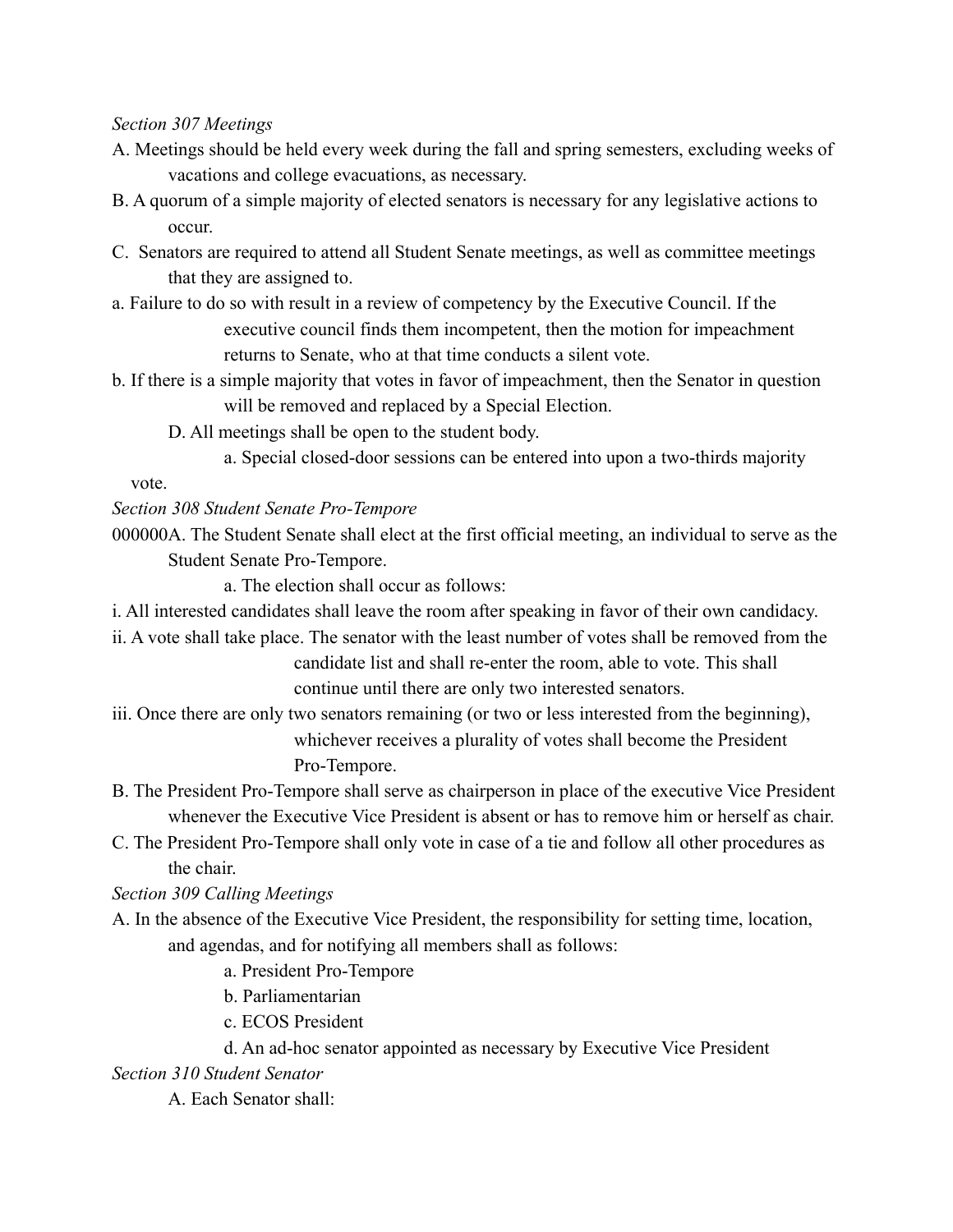a. Be open-minded and approachable member representing all members of ECOS, with the

particular interests of his/her dorm complex held in mind.

b. Serve as a representative of the Student Senate.

- c. Provide information concerning the actions and policies of the Senate and the Executive Council.
	- d. Report to the Senate on all committee business.
	- e. Shall serve on no more than one standing committee.

*Section 311 Committee Assignments*

A. Senators shall:

- a. Serve on at least one committee as listed within the Constitution, not to include the Elections Committee.
- b. Hold positions on the committees as they are appointed as Senator. No Senator may serve on a committee as an at-large member.
	- c. The distribution of Senators shall be as follows:
		- i. Financial Affairs three Senators
		- ii. Academic Affairs three Senators
		- iii. Constitution, Regulations and Bylaws two Senators
		- iv. Student Engagement Committee two Senators
	- d. Two out of three, or one of two must be present for a meeting to take place.
- e. The Executive Vice President shall appoint senators to standing committees with a sincere

effort to take into around the preferences of the individual senators.

*Section 312 Voting*

A. Student Senators shall have only one vote each.

B. The chairperson shall only vote in the case of a tie.

C. Only when the Parliamentarian sits in as chair can they vote in the case of a tie.

*Section 313 Powers*

A. The Powers of the Student Senate shall include the powers to:

a. Recommend a change to the student activity fee by no more than ten dollars per academic

year, subject to the approval of the President of the College and the Board of **Trustees** 

b. Disburse the funds of ECOS Student Senate.

i. Each Senator has control over the distribution of \$200 dollars.

- c. Amend the Bylaws of the Student Senate, Committees, and clubs by a two-thirds vote.
	- d. Initiate amendments to the Constitution after review by Executive Council.
	- e. Confirm all appointments within the guidelines established by this Constitution.
	- f. Review and act upon all complaints rising from the electoral process.
	- g. Confirm all charters to student organizations and media.
- h. Confirm the revoking of a charter of any organization if it is deemed necessary by two-thirds vote.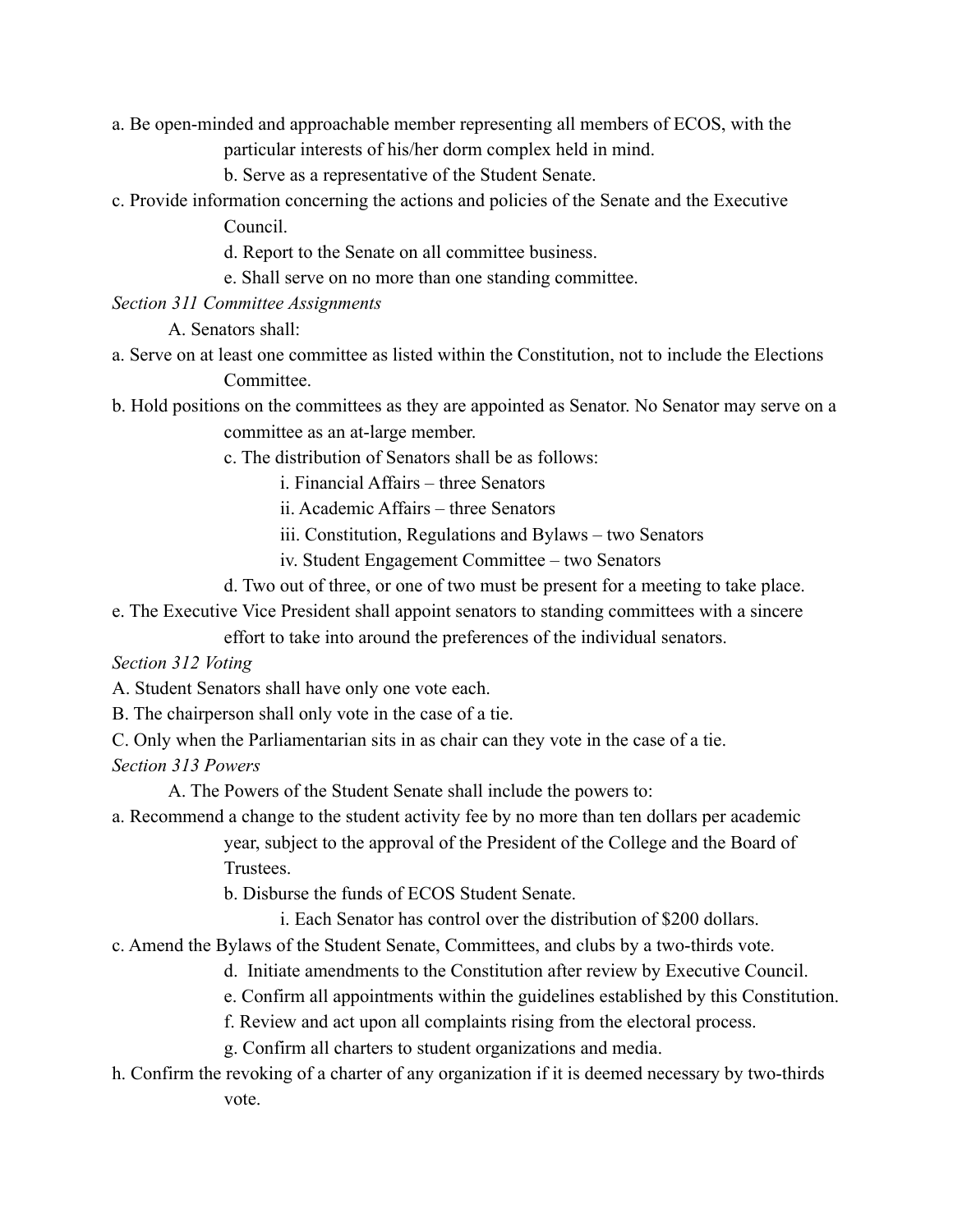- i. Freeze the funds of any clubs, organization, or department with a two-thirds vote if a clear abuse of powers or funds is present.
- j. Elect a President Pro-tempore who will preside in the absence of the ECOS Executive Vice President.

k. Override a Presidential veto by a two-thirds vote of the Student Senate.

l. Refer legislation to the student body for referendum with a two thirds vote of the Student Senate.

m. Transact all other business deemed necessary for the well of the student body. *Section 314 Limitations of Power*

A. Any Student Senate decisions may be reviewed and submitted for referendum within two academic weeks. A petition of fifteen percent of the ECOS membership shall necessitate that such a vote be taken within three academic weeks. This referendum shall be considered binding when approved by fifty percent plus one of those voting. Voting must be over a period of two weeks, with a minimum turnout of fifteen percent to be valid.

*Section 315 Legislation*

- A. There are three different types of legislation that the Student Senate can pass a. Resolutions
- i. Resolutions are non-binding statements of support or opposition on behalf of the Student Senate and thus on behalf of the student body on issues of importance.
- ii. Resolutions should be passed on to the Office of the Dean of Students, the Office of the President, the student body through the media, and any other relevant departments on campus.
- iii. Resolutions may include, but are not limited to, recommendations on school policy and issues facing the Eckerd College community.

iv. Resolutions require a two-thirds vote from the Senate.

b. ECOS Laws

- i. ECOS laws are enforceable decrees or edicts issued by the Senate over areas which they have direct control.
- ii. This shall include laws over all ECOS funds, organizations clubs, committees, and officers. iii. All laws must still hold true to the Constitution.
	- c. Agreements within non-ECOS parties.

## **Article IV. Presidential Appointments**

*Section 401 Presidential Appointments*

- A. All Positions listed in this article are appointed by the President and confirmed by a majority vote of the Senate.
- a. All appointed individuals may be removed from office at the request of the President, with a two-thirds vote of the Senate.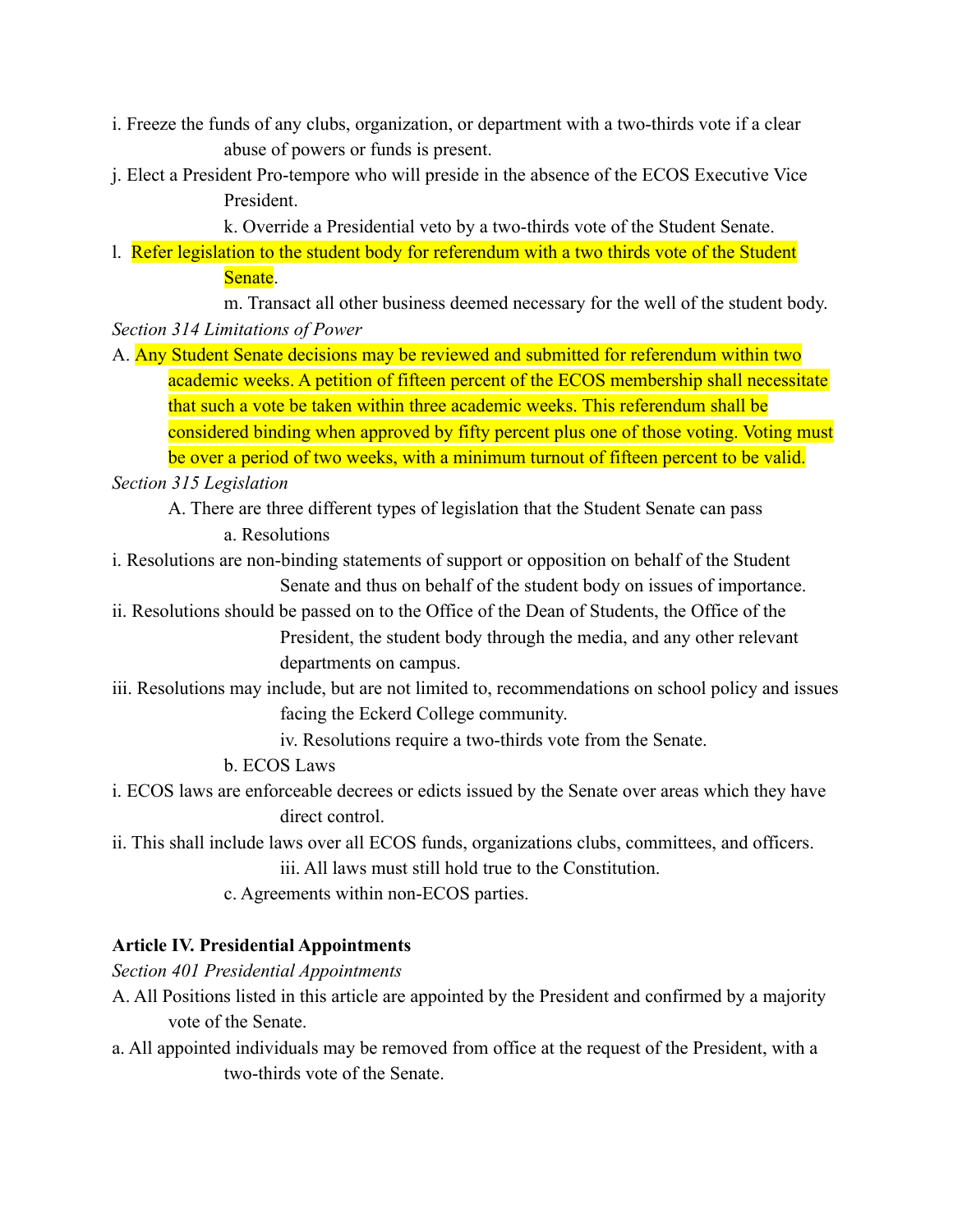- b. When appointing the individuals, the President should confer with the previous occupant of the position.
- c. The Student Senate may officially request the President to remove an appointment from office if it feels that the individual is not properly completing his or her responsibilities.
- B. The Student Senate may at any point request the presence of an appointed officer at a Senate meeting.

a. Requests must be made at least five days in advance.

- C. Appointed officers may create a committee if one is not already listed for them to chair and if they feel that it will help in the completion of their official duties.
- a. The President retains the right to approve or disapprove of all committee creations with the approval of Senate.
- D. All positions should aim to be filled, but priority for appointing positions should go towards heads of standing committees and organizations, as well as those officers who are members of the Student Senate or Executive Council.
- E. All positions should report to the Chief of Staff once a month and attend Cabinet Meetings. F. All appointed positions must be present for the fall and spring semesters of their term.
- G. All appointed positions shall work in a partnership with the incoming members of that position.

*Section 402 Terms of Office*

A. The term of office of any appointee shall not exceed that of the appointing person(s).

- B. Persons appointed by the President-elect shall begin their duties at 12:00 noon on May 1st upon approval by the Student Senate.
- C. Persons being appointed after the President has already taken office shall begin their duties upon being approved
- *Section 403 Duties and Powers*

A. Parliamentarian shall:

a. Be appointed by the ECOS President in consultation with the Executive Vice President with the approval of two-thirds of the Student Senate for a term of one academic year.

b. Be chairperson of the Constitution, Regulation, and Bylaws Committee.

- c. Set the agenda and call all meetings of the Constitution, Regulation, and Bylaws Committee.
	- d. Have a vote on the Constitution, Regulation, and Bylaws Committee.
		- e. Be a non-voting member of the Executive Council and Student Senate.
		- f. Ensure that the Student Senate is run according to Parliamentary law.
- g. Review all documents of ECOS to ensure that they do not limit any powers granted within the Constitution.
	- h. Serve in advisory capacity to the Executive Council and Student Senate.
	- B. Chief of Staff

a. Oversee ECOS Cabinet operations

i. Plans and chairs Cabinet meetings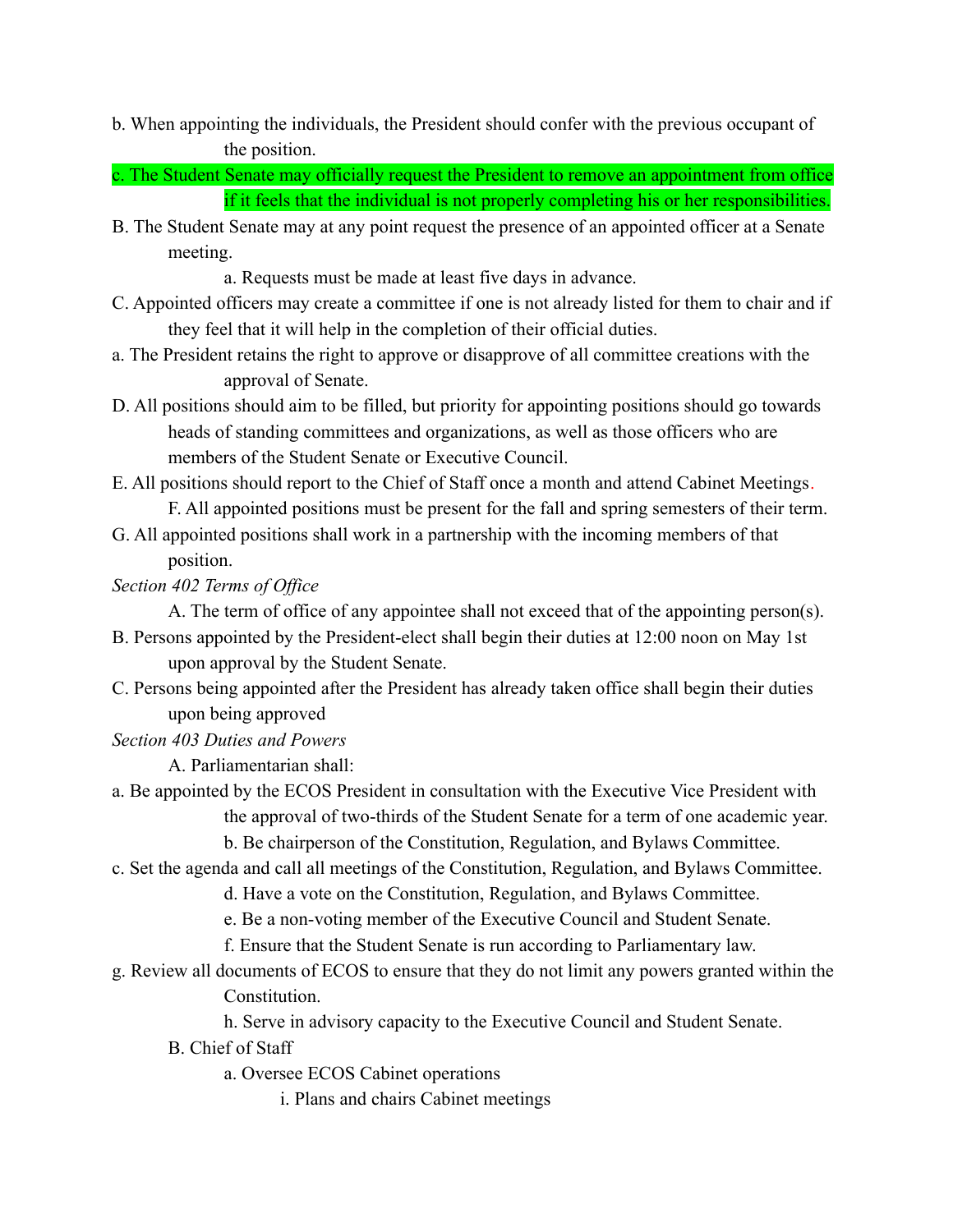- ii. Updates Executive Council on all Cabinet operations at Executive Council meetings iii. Advises Cabinet members on duties.
	- b. Oversee Valentine's Day dinner and its budget
	- c. Create the student discount card and distribute to students.
	- C. Recording Secretary shall:
		- a. Take minutes at all Senate, Executive Council, and Cabinet meetings
- b. Be responsible for distributing minutes to the Student Senate and Executive Council members. D. Director of Elections shall:
- a. Oversee and run all elections with the aid of the Elections Committee and help advertise for all elections in a creative yet professional manner.
	- b. Chair the Elections Committee.
- c. Inform the ECOS President of an intent to run for Executive Council no later than the end of Fall Semester, and resign upon doing so.
	- E. Director of Environmental Responsibility shall:
- a. Seek to find creative ways to improve the environmental and social responsibility of ECOS in particular and Eckerd College as a whole.
	- b. All proposals for new policies will be sent to the Student Senate for approval.
	- c. Serve as an ECOS representative to the following bodies:
		- i. The Sustainability Campus Task Force.
- ii. Any other environmental or socially conscious bodies that are created in the future.
- d. Work with any environmental or social clubs and help them in any way possible.
	- F. Director of Health and Wellness shall:
		- a. Maintain an open dialogue between ECOS, the Coordinator of Fitness and
		- Wellness Initiatives, the Health Center, and the Women's Resource Center.
		- b. Work with the Vice President of Academic Affairs to promote alcohol and sex awareness weeks.
		- c. Work with any ECOS clubs that have concerns related to health issues
		- G. Director of ECOS-Athletics Relations shall:
			- a. Serve as an official liaison between ECOS and athletics.
- b. Serve on the Student Athlete Advisory Committee as an observer (unless otherwise serving as
	- a voting member through election by student-athlete peers).
	- c. Serve on the faculty athletics committee as an ECOS representative.
	- H. Director of ECOS Palmetto Productions shall:
		- a. Be the chairperson of Palmetto Productions.
		- b. Hold and chair regular meetings of the Student Activities Board.
- c. Bring ideas and concerns about each committee before the Student Activities Board.
- d. Offer opinions and ideas regarding other committees to the Student Activities Board.
	- I. Director of Student Community Standards Boards shall: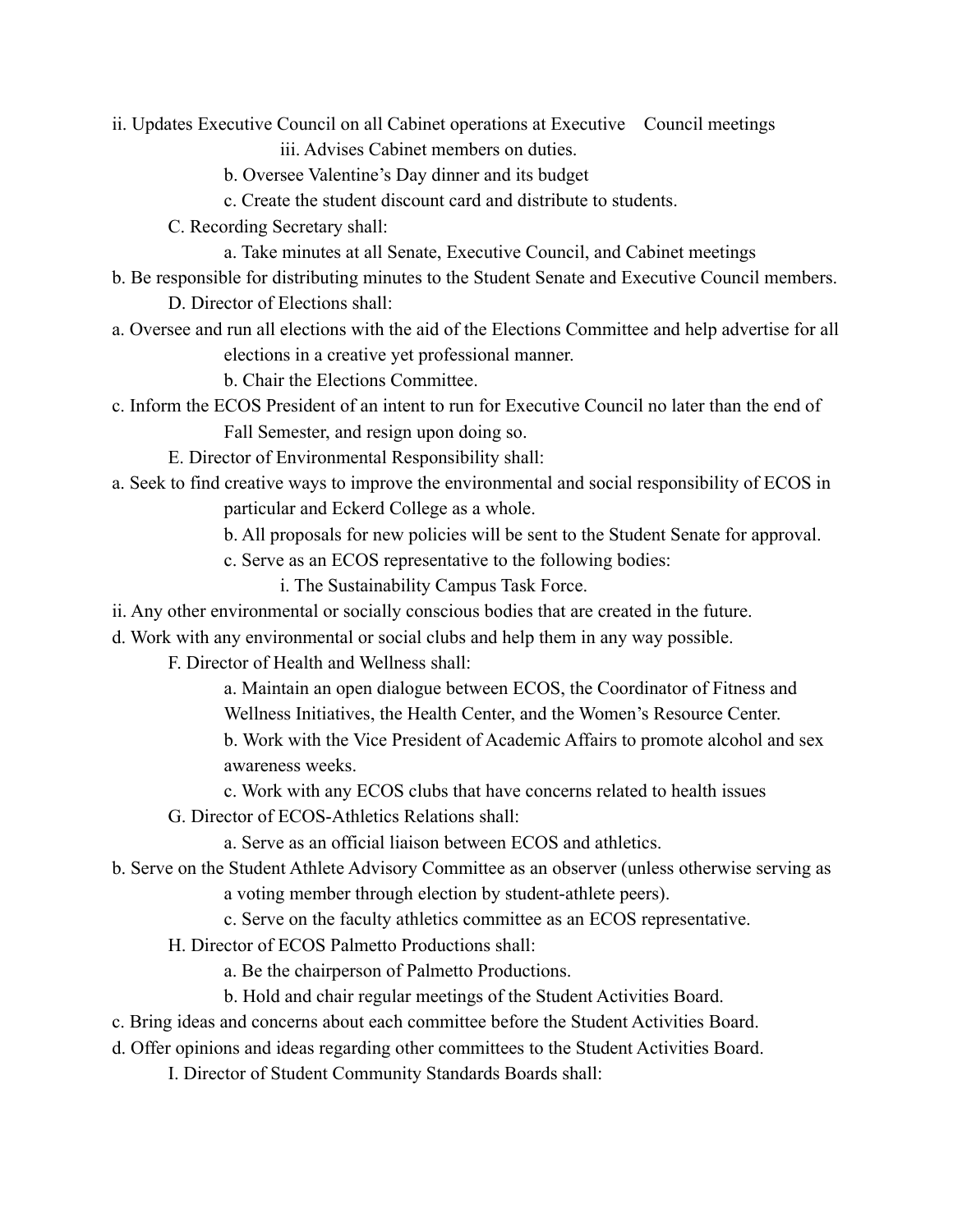- a. Be appointed by ECOS President and must be a current member of the existing SCSB Board for no less than three months.
- b. Decide which cases the SCSB shall hear with the Dean of Students or his or her representatives.
- c. Be responsible for all pre-trial procedures including, but not limited too

i. Placing approved cases on the SCSB docket.

ii. Issue summons to appear before the board.

- iii. Granting postponement of cases, if given justifiable reasons.
- d. Be responsible for handling all records of all previous board proceedings to the Office of

Community Standards.

e. Be responsible for maintaining office and office equipment.

- J. The Director of Technology shall:
- a. Maintain and update the ECOS webpage, to be used for informing students about upcoming events, ways to get involved, and ways to contact their officers.

K. Additional Appointments:

a. For each school year the President reserves the right to create or dissolve any appointed positions to fill the current needs of the student body with the approval of Senate.

#### **Article V. Standing Committees**

*Section 501 Financial Affairs Committee*

- A. Membership
	- a. The Vice President of Financial Affairs shall serve as chair
	- b. Three Senators from the Student Senate.
- c. Nine to eleven Members at-large, appointed by the Vice President of Financial Affairs with the approval of the Student Senate.
	- B. The Financial Affairs Committee shall:
- a. Allocate funds to all ECOS clubs and organizations for programs and purchases for the academic year for which they are to serve.
- b. Make recommendations to the Executive Council on the allocations of the Independent and Collaborative Venture Fund (ICV).
- i. Requests totaling greater than \$1000 must be brought in person to the Financial Affairs committee meeting at the date of the committee' choice.
- c. Purchases of over \$100 need to be approved by campus activities officer and Vice President of Financial Affairs in order to receive reimbursement
	- C. Procedure

a. The Vice President of Financial Affairs may only vote in case of a tie.

b. A quorum of six members must be present for any business to take place, not including the Vice President of Financial Affairs, who must be present at all times. A quorum of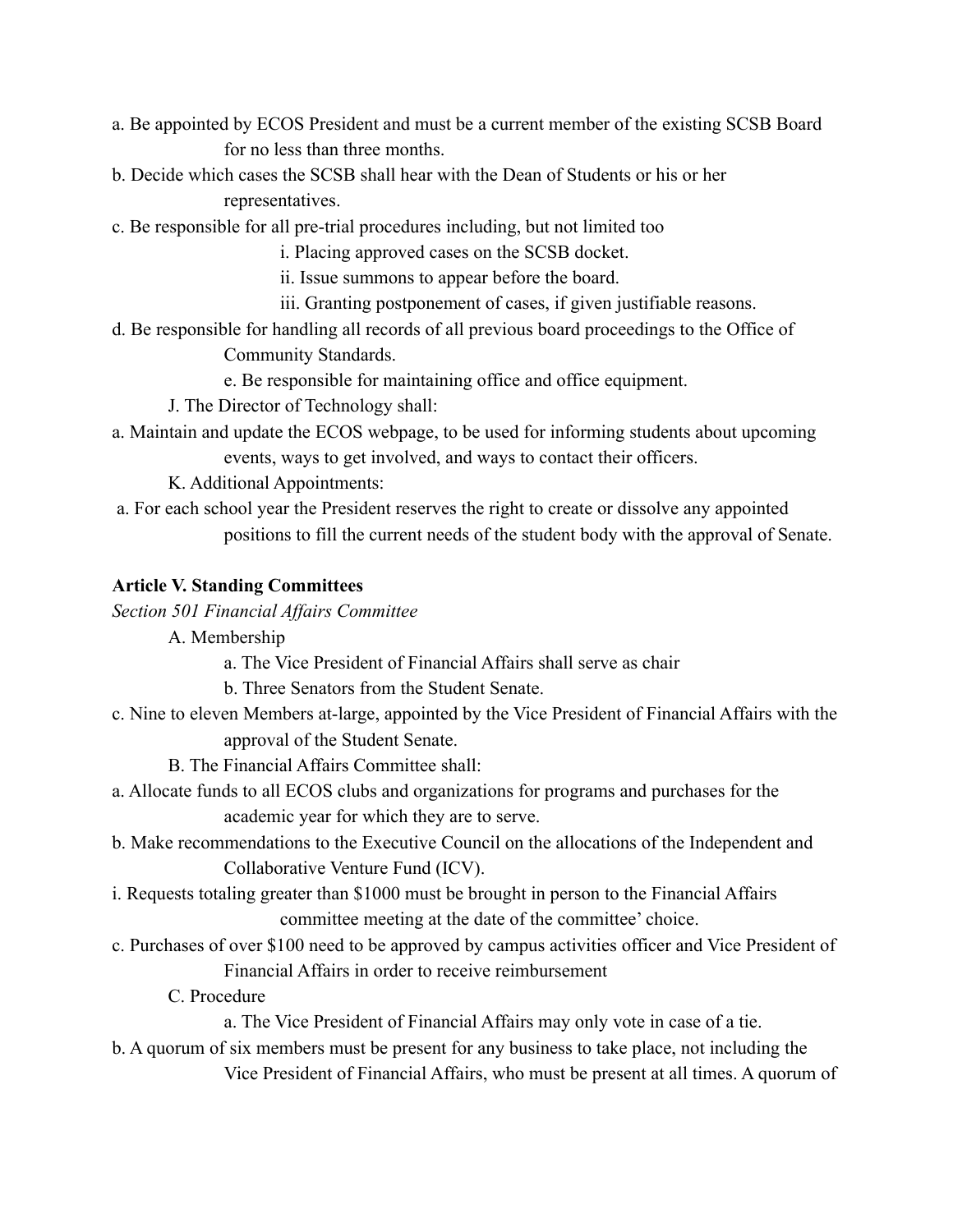the majority of the committee's full membership, to include at least one senator must be present for any voting to take place.

- c. The Financial Affairs Committee shall create all Bylaws dealing with its own procedures with the approval of the Student Senate.
	- D. Budgeting Procedure
- a. The Vice President of Financial Affairs will, at the beginning of every budgeting cycle, make available budget request forms to all parties who have received funding in the last year. The Vice President of Financial Affairs will provide requests forms to any other interested parties and publish deadlines of the budgeting process as widely as possible so that the entire community will have the opportunity to request funds.
- b. After all published deadlines have passed the Financial Affairs Committee shall allocate funds in a preliminary budget according to their own Bylaws.
- c. When the Financial Affairs Committee has created a balanced budget it shall be made available for examination by interested parties.
- d. After the budget becomes available for at least 48 hours, The Financial Affairs Committee shall hold a meeting with all parties mentioned on the budget for amendment by the Financial Affairs Committee.
- e. After the amendment procedure the Financial Affairs Committee shall submit the budget to the Student Senate for approval.

f. The campus contingency fund must equal at least five percent of the budget.

i. The Campus Contingency Fund can only be spent in cases of emergency and unforeseen expenses by the Executive Council.

B. Legislative approval of budgeting

- a. The Student Senate must approve the ECOS budget and any reallocations made by the Financial Affairs Committee.
- b. The Eckerd Community shall have the opportunity to examine the proposed budget for at least 48 hours before any action by the Student Senate after the Financial Affairs Committee Forum.
- c. When the Student Senate considers the budget they may approve it as submitted by the Financial Affairs Committee or they may send it back to the Financial Affairs Committee to make any amendments they deem fit before approval. These amendments must be within the parameters set by Financial Affairs Committee and Student Senate Bylaws.
- d. The budget continues to go back and forth between the Student Senate and the Financial Affairs Committee until both sides agree on the same budget or the Student Senate overrides the objections of the Financial Affairs Committee by the three-fourths favorable majority of those present.

*Section 502 Constitution, Regulations, and Bylaws Committee*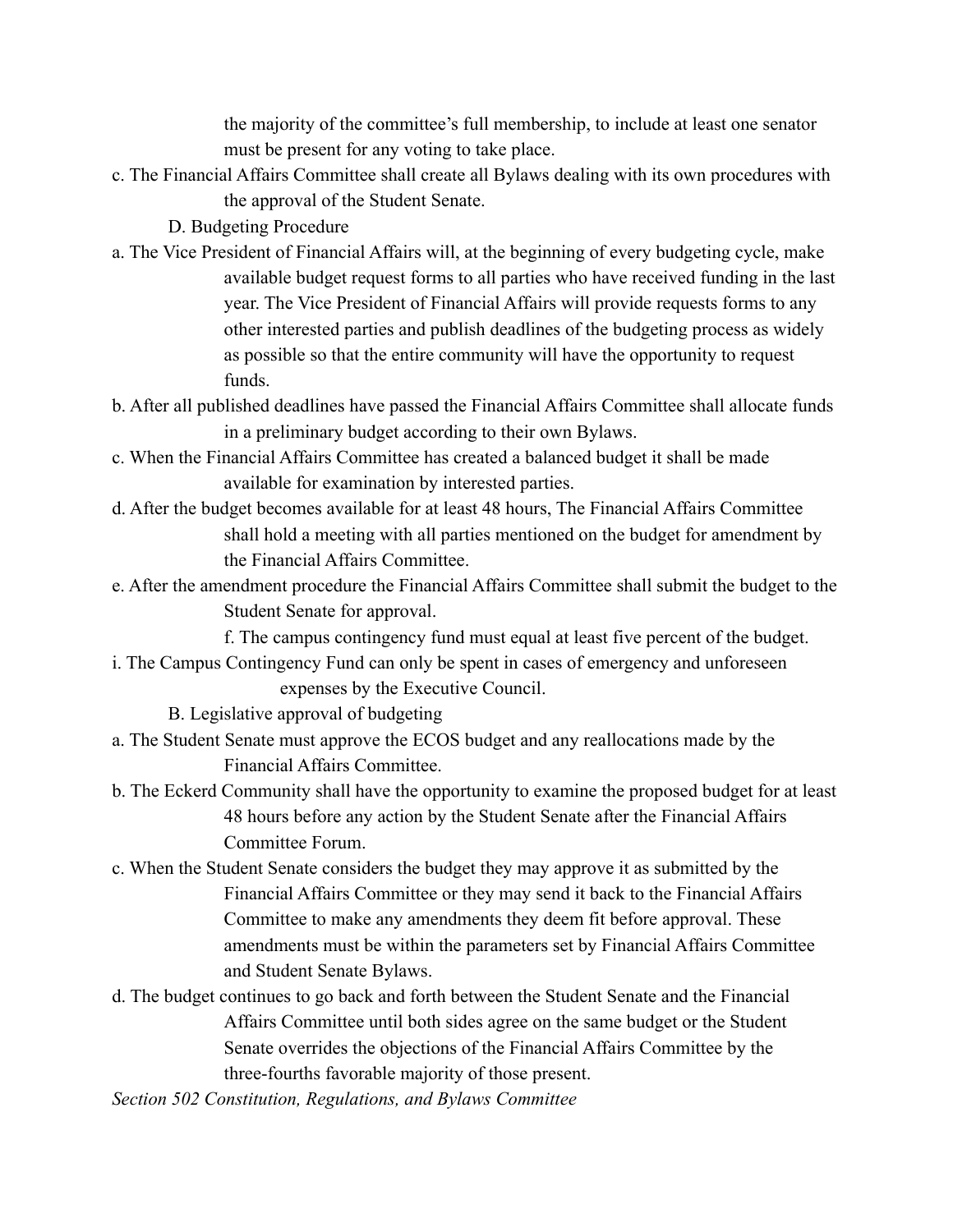A. The Constitution, Regulation, and Bylaws Committee shall:

- a. Enforce and protect the rights and duties spelled out in this Constitution and the Bylaws of ECOS organizations.
- b. Review and rule upon challenges to action that may have violated the constitution, by-laws, or ECOS law.
- c. Review and make recommendations regarding all proposed Bylaws to the Constitution.
- d. Be responsible for the club chartering and re-chartering process and the publishing of club contact information for the student body.
- e. Create all Bylaws dealing with its procedures with the approval of the Student Senate.

f. Membership

i. Parliamentarian

*a.* The Parliamentarian shall serve as chair.

ii. Two Senators from the Student Senate.

- iii. Four to six members at-large, chosen by the Parliamentarian and approved by the Student
	- Senate for one-year terms concurrent with those of the Student Senate.

B. Procedure

a. The committee shall rule on issues brought before it through a formal complaint to the

Parliamentarian.

b. Complaints shall concern some action or document of ECOS.

i. Complaints shall be submitted in written form, listing:

- *a.* The person filing the complaint.
- *b.* The complaint.
- *c.* Justifications of the complaint.
- c. All decisions of the committee must be handed down within six academic days of the filing complaint.
- d. A quorum of the majority of the committee's full membership, to include at least one senator, must be present for any voting to take place.

e. A simple majority shall decide the case.

f. All decisions of the Constitution, Regulation, and Bylaws Committee shall be issued in written form and filed for future reference in the ECOS archives.

*Section 503 Academic Affairs Committee*

- A. Membership
	- a. Vice President of Academic Affairs
		- i. The Vice President of Academic Affairs shall serve as chair.
	- b. Three Senators from the Student Senate.
- c. Eight to ten members at-large, appointed by the Vice President of Academic Affairs with the approval of the Student Senate.
	- B. The Academic Affairs Committee shall:
		- a. Act as a scheduling body for all ECOS funded academic programs.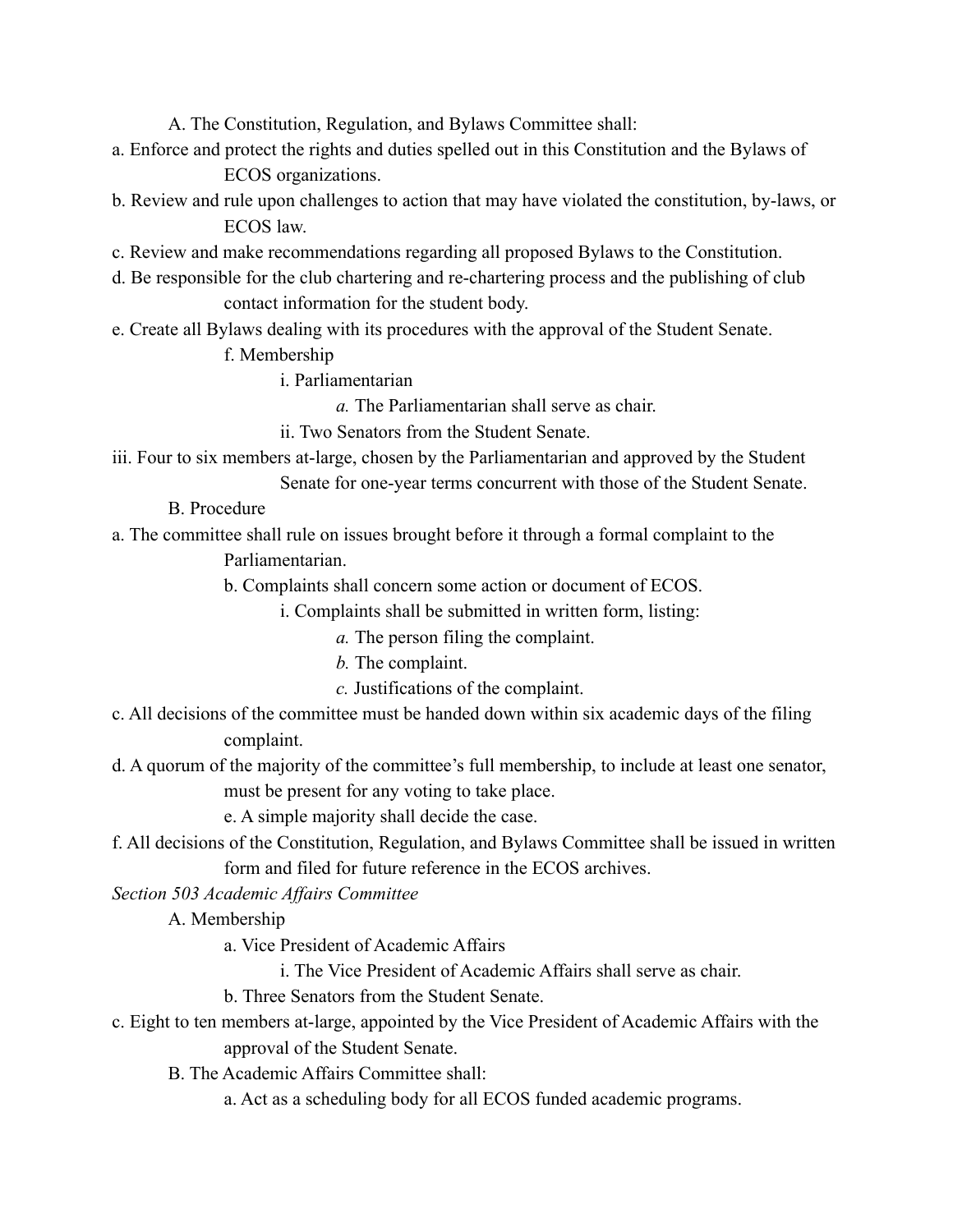b. Act as a social liaison between students, ASPEC, and faculty.

c. Assist students and all ECOS clubs and organizations with academic programs whenever

necessary.

- d. Maintain an open dialogue with faculty on important issues.
- C. Procedures
	- a. The Vice President of Academic Affairs shall vote only in the case of a tie.
- b. A quorum of the majority of the committee's full membership, to include at least one senator, must be present for any voting to take place.

c. The Academic Affairs Committee shall provide Bylaws to be approved by the Student Senate. *Section 504 Student Engagement Committee*

- A. Membership
	- a. Vice President of Student Engagement
		- i. The Vice President of Student Engagement will serve as chair.
	- b. Director of Branding and Print Media
	- c. Director of Visual Media
	- d. Director of Social Media
	- e. Building and Grounds Liaison
	- f. Director of Technology
	- g. Two Senators from the Student Senate
- h. Three to five students appointed by the Vice President of Student Engagement, with the
	- approval of the Student Senate

i. Recording Secretary

- B. The Student Engagement Committee shall:
- a. Relay all student opinions and perceptions to the Executive Council and the Administration of Eckerd College.
- b. Gather statistics representative of the student body as way to relay information regarding student opinion.
- c. Assist with the publication and advertisement of any event/project sponsored any entity of ECOS with the approval of the Vice President of Student Engagement.
- d. Assist in posting event information on any and all desired and appropriate platforms.
- e. Appoint by a simple majority a President Pro-Tempore to take the place of the Vice President of Student Engagement if ever deemed necessary.
	- C. Procedure

a. The Vice President of Student Engagement may only vote in case of a tie.

- b. A quorum of the majority of the committee's full membership, to include at least one senator, must be present for any voting to take place.
- c. The Student Engagement Committee shall create all Bylaws dealing with its own procedures with the approval of the Student Senate.

*Section 505 Palmetto Productions*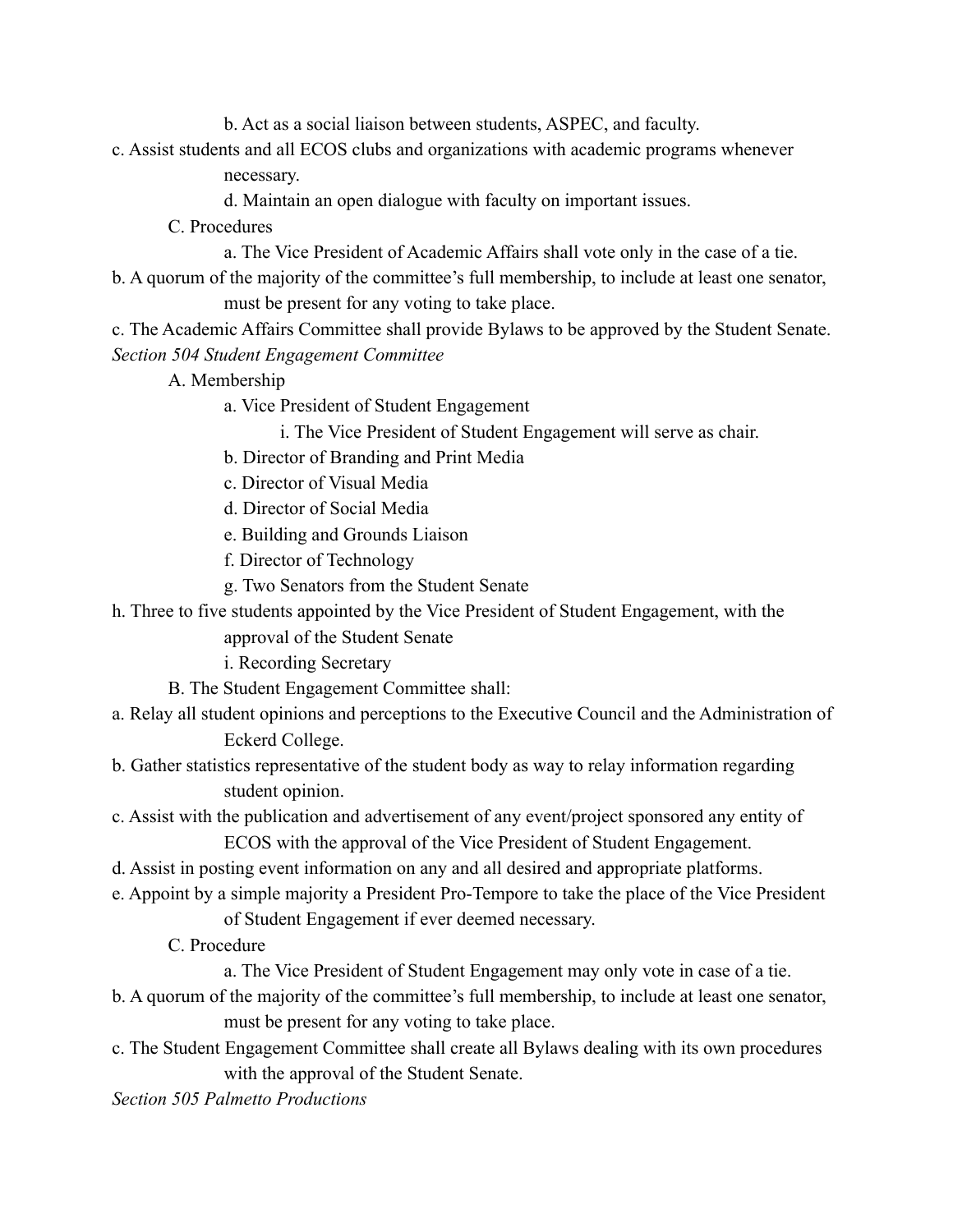A. The Student Activities Board

a. Membership

i. Director of Palmetto Productions

*a.* The Director of Palmetto Productions shall serve as chair.

ii. Director of Concerts

iii. Director of Committee

iv. Director of Cultural Events

v. Director of Comedy and Novelty

vi. Director of Holidays

- vii. Director of Traditional Events
- viii. Director of Public Relations

# B. Palmetto Committees

- a. The roles and responsibilities of all Palmetto Productions Directors are as listed within the Bylaws of Palmetto Productions. Chairpersons of all other Palmetto Committees as listed within the Bylaws of Palmetto Productions
- b. These chairpersons are appointed by the Director of Palmetto Productions, with approval by

Student Senate.

C. Palmetto Productions shall:

- a. Be responsible for selecting, planning, coordinating, and executing campus-wide social, recreational, and entertainment events and activities for the student body.
- b. Create all Bylaws dealing with its procedures with the approval of the Student Senate.
	- D. Meetings

a. Student Activities Board

i. The Student Activities Board shall meet weekly. At least two-thirds of the Board members must be present in order for business to take place.

b. Committees

i. The Committee should meet on a regular basis to be determined by the Director of Committee. E. Duties

a. Directors shall:

- i. Be responsible for chairing regular meetings with his or her respective committee.
- ii. Bring ideas and concerns to the Student Activities Board regarding the committee.

iii. Offer opinions and ideas regarding the committee to the Student Activities Board.

b. Committee Members shall:

i. Be responsible for attending scheduled committee meetings

ii. Carryout duties assigned by respective committee directors

iii. Encourage participation in Palmetto Productions events and activities.

F. Palmetto Committee

a. The Director of Committee shall serve as chair.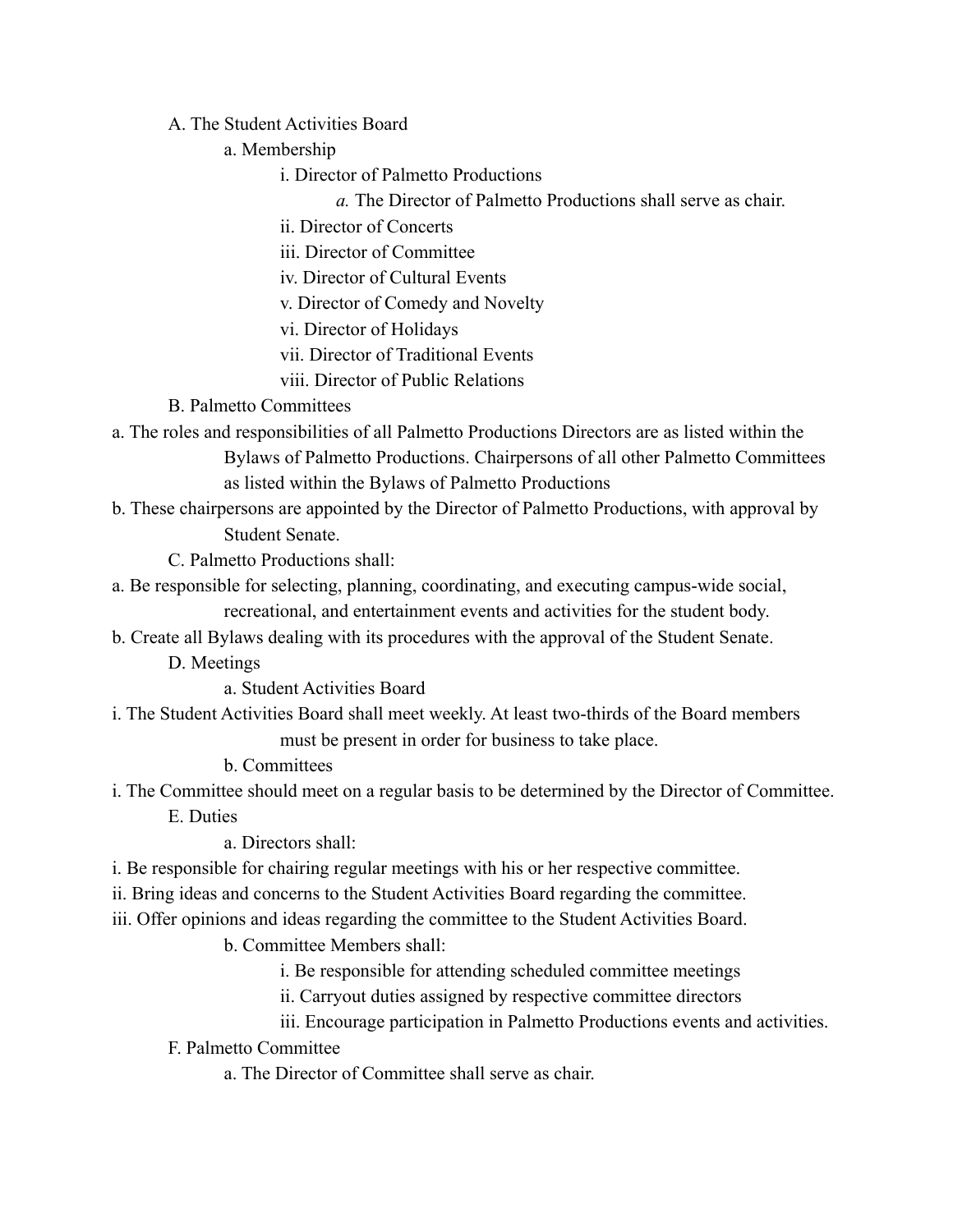b. This committee will be as diverse as possible, so as to make sure that the students are most accurately represented by the bodies that entertain them.

c. Approval of these committee members must be approved by the student Senate.

d. There is no maximum number of at-large members, though a minimum of 6 students per committee is required.

*Section 506 Elections Committee*

A. Membership

a. Director of Elections

i. The Director of Elections shall serve as chair.

b. Four at-large students, appointed by the Director of Elections, and approved by Student

Senate.

B. The Elections Committee shall:

- a. Conduct and monitor all ECOS sponsored elections.
- b. Verify all ECOS election results.
- c. Regulate each ECOS election with its own set of rules and regulations, which shall be subject of Student Senate approval.
- d. Create all Bylaws dealing with its procedures with the approval of the Student Senate.

C. Election procedure:

- a. In any ECOS General Election, the candidate with the most votes wins.
- b. In the case of a tie, any candidates not tied for the lead will be dropped from the ballot before the second round of voting.
- i. The second round of voting will take place the week following the first election.

d. The General Election for Executive positions will occur before Spring Break.

- e. The election of Student Senators will occur the third academic week of the fall semester. D. Special Elections:
- a. Special Elections will be held in the event of a resignation or impeachment from a single position.
- b. The Elections Committee is held accountable for the notification of all vacancies to the constituency.
- c. In the event of multiple vacancies, the Director of Elections will have the authority to determine the timing of the special elections.
- d. Special Elections will follow the guidelines of Election Procedure as in Article Five, Section 506, Part C as best as possible.

*Section 507 Pet Council*

- A. The Pet Council membership shall include:
	- a. Pet Council Director
	- b. Four pet owners
	- c. Four non-pet owners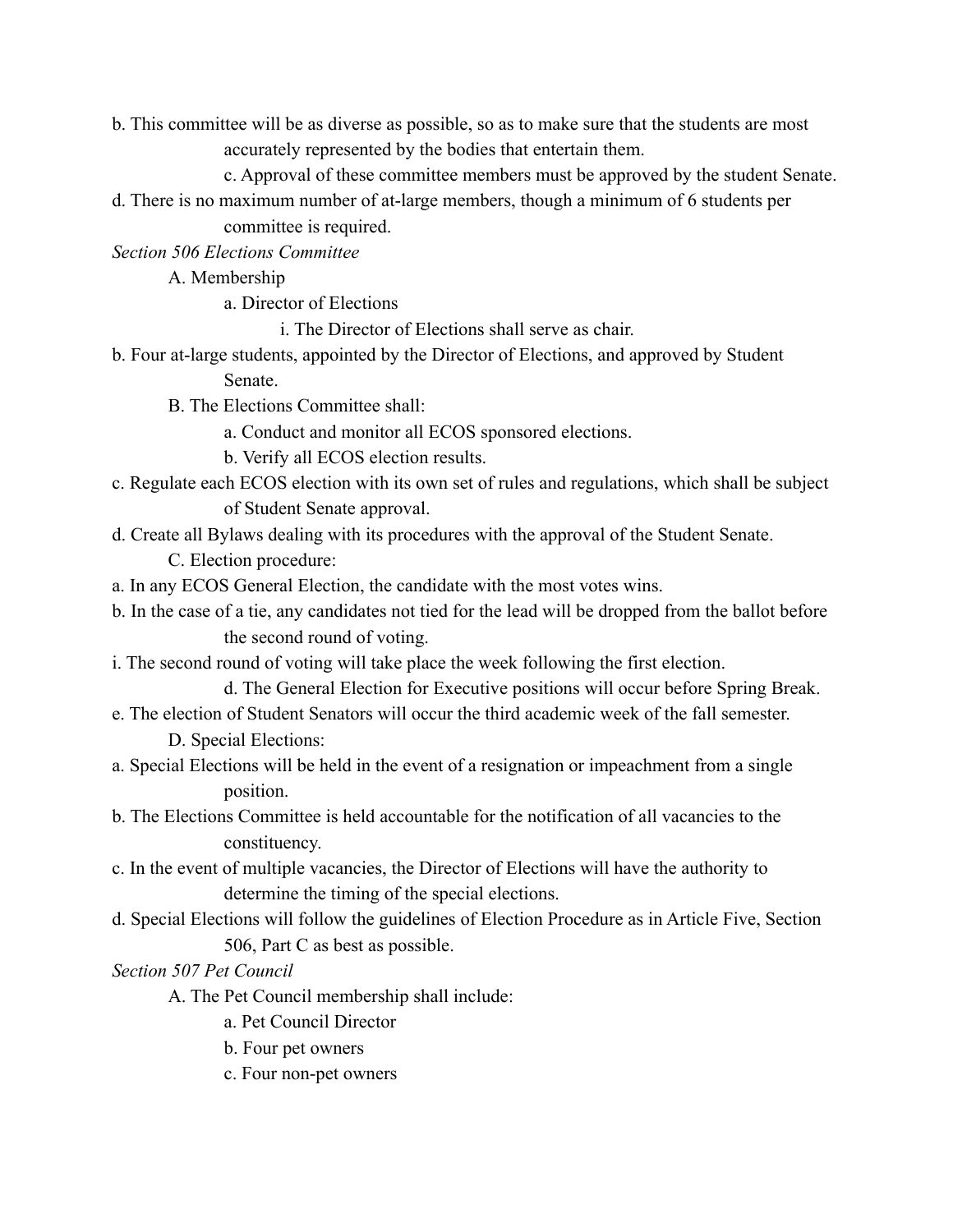- B. The Pet Council shall help provide a structured and friendly environment on campus that is conductive to the orderly ownership of pets.
	- C. The Pet Council shall vote on any policy changes to the Pet Policy.
		- a. In order to change policy, there must be a two-thirds majority vote.
		- b. The Chairperson does not vote.
		- c. All policies must go to Student Senate for approval.
		- d. If the Senate does not vote in favor, the policies will remain unchanged.
	- D. The Pet Council shall have three committees within its structure.
		- a. Registration
			- i. This committee will make sure all pets on campus are registered.
		- b. Violations
- i. This committee will report any infractions to the Student Community Standards Board.
	- c. Activities
		- i. This committee will work towards providing pet-friendly activities.
- d. These committees will be composed of the Pet Council and any other students at large interested in joining.
	- E. Procedure

a. The Pet Council Director may only vote in case of a tie.

- b. A quorum of the majority of the committee's full membership must be present for any voting to take place.
- c. The Pet Council Director shall create all Bylaws dealing with its own procedures with the approval of the Student Senate.

## **Article VI. Free Standing Committees**

- *Section 601 Culinary Relations Committee*
	- A. Membership
		- a. The Director of Culinary Relations

i. The Director of Culinary Relations shall serve as chair.

- b. Seven at large members, appointed by the director of Culinary Relations and approved by Student Senate.
	- B. The Culinary Relations Committee shall:
		- a. Serve as the supervising student body to oversee all food options on campus
- b. Function as the liaison between the Students and Bon Appetite or other food/drink vendors on campus, for the continued improvement of the meal plan quality, selection, and service on campus.

C. Advisors

a. The Assistant Dean of Students for Administrative Services and Family Relations shall act as the liaison between the Culinary Relations Committee and the Eckerd Administration.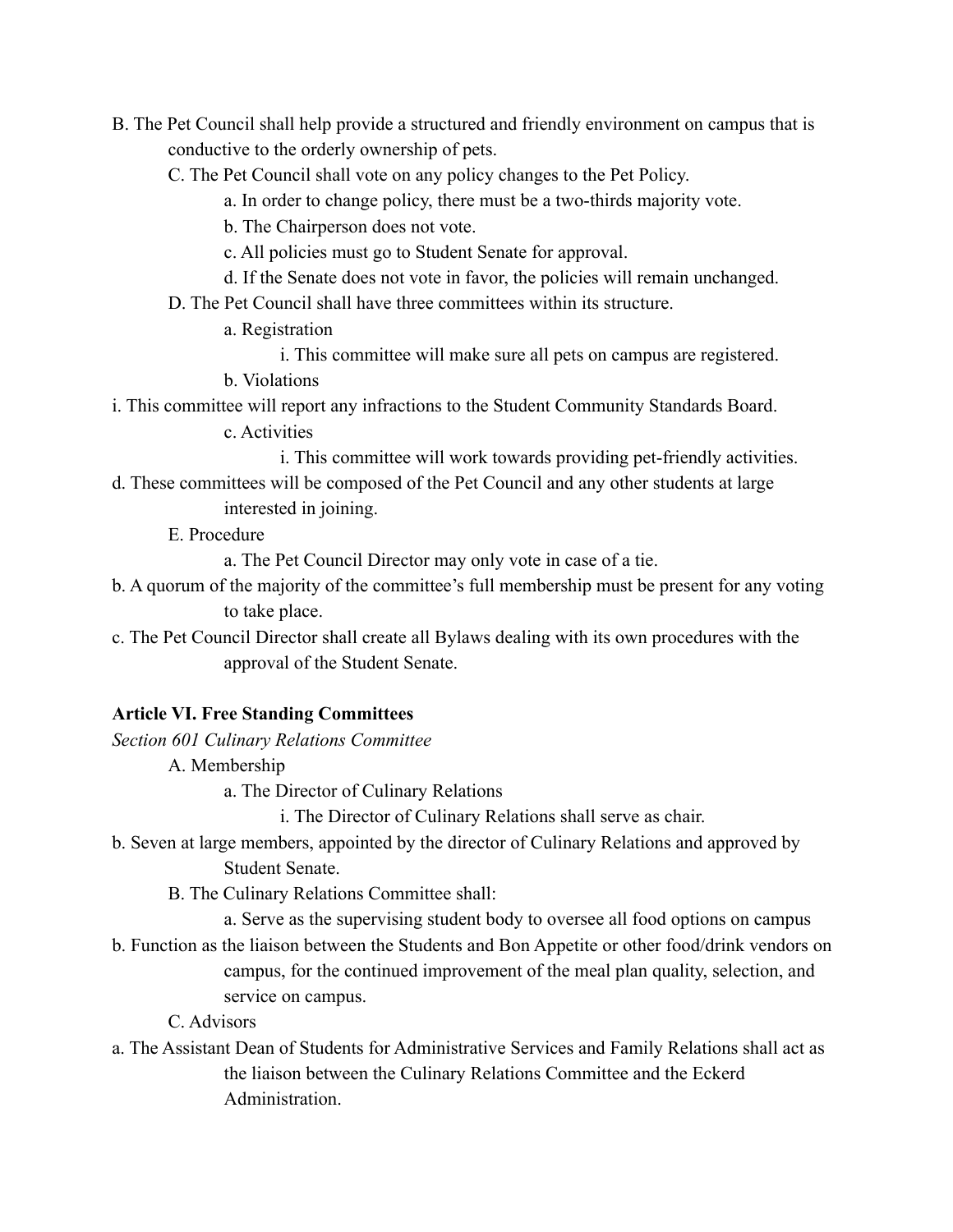- i. The Assistant Dean of Students for Administrative Services and Family Relations shall attend all meetings held by the Culinary Relations Committee.
- b. Bon Appetite Representatives from on campus shall attend the meetings and the regional representative will be contacted via telephone when needed, at the very least once a semester.
- c. Additional representatives from other departments may attend the Culinary Relations Committee when their expertise and opinions are deemed necessary.
	- D. Procedure
- a. The Director of the Culinary Relations Committee may only vote in the case of a tie.
- b. A quorum of the majority of the committee's full membership must be present for any voting to take place.
- c. The Culinary Relations Committee shall create Bylaws for dealing with its own proceedings with the approval of the Student Senate.

*Section 602 Athletic Relations Committee*

A. Membership

a. Director of Athletic Relations

i. The Director of Athletic Relations shall serve as chair.

b. Ten at-large members, appointed by the Director of Athletic Relations.

B. The Athletic Relations Committee shall:

a. Serve as a liaison between the student body and the athletic department.

b. Communicate with student athletes through the Student Athletic Advisory Committee.

c. Promote athletic events on campus to the student body.

d. Create a set of bylaws outlining its own procedures with the approval of the Student Senate. *Section 603 Environmental Responsibility Committee*

A. Membership

a. Director of Environmental Responsibility

i. The Director of Environmental Responsibility shall serve as chair.

b. Ten at-large members, appointed by the Director of Environmental Responsibility.

B. The Environmental Responsibility Committee shall:

a. Promote sustainable programs on campus.

b. Create awareness for the student body of the environmental way to deal with things on and off campus.

c. Create a set of bylaws outlining its own procedures with the approval of the Student Senate. *Section 604 Health and Wellness Committee*

A. Membership

a. Director of Health and Wellness

i. The Director of Health and Wellness shall serve as chair.

b. Ten at-large members, appointed by the Director of Health and Wellness.

B. The Health and Wellness Committee shall: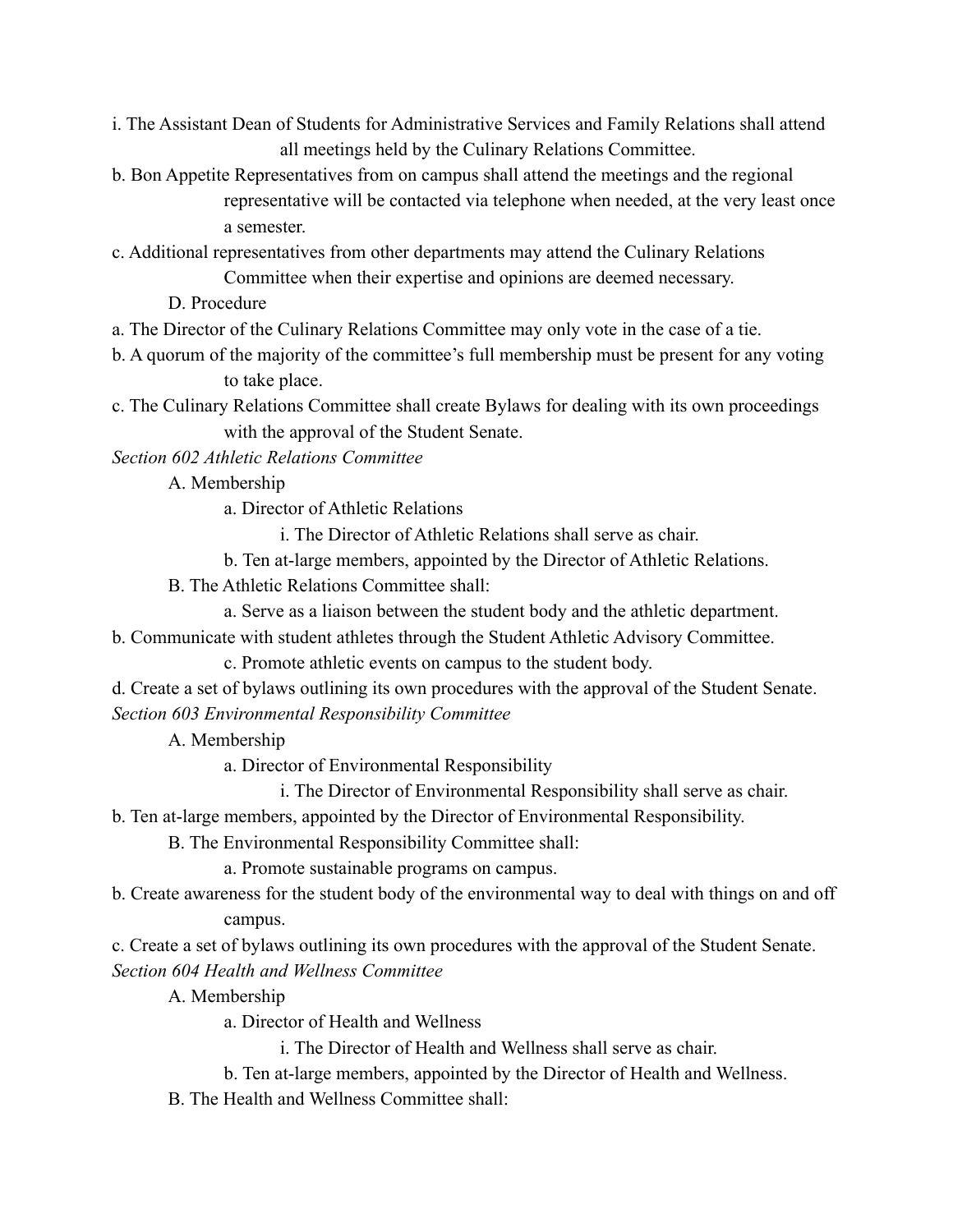- a. Promote healthy lifestyles on campus
- b. Create programs to encourage students to be active and eat right.
	- i. Host Health and Wellness week

c. Create a set of bylaws outlining its own procedures with the approval of the Student Senate. *Section 605 Intercollegiate Affairs Committee*

A. Membership

a. Director of Intercollegiate Affairs

i. The Director of Intercollegiate Affairs shall serve as chair.

b. Ten at-large members, appointed by the Director of Intercollegiate Affairs.

#### B. The Intercollegiate Affairs Committee shall:

- a. Serve as liaison between ECOS and student governments of other schools.
- b. Increase communications between Eckerd and other schools to promote the sharing of ideas and programs to improve ECOS for students.
- c. Create a set of bylaws outlining its own procedures with the approval of the Student Senate.

## **Article VII. Student Communities Standard Board**

*Section 701 Description*

A. The Student Community Standards Board (SCSB), is a body of selected students who determine a fellow student's responsibility for violation of the community standards set forth in the EC-Book.

## *Section 702 Membership*

A. The SCSB shall be composed of the following:

- B. Up to fifteen (15) students, who shall serve as voting members, at least four (4) of which must be present to hear any case.
	- C. A Director of SCSB who shall vote only in the case of a tie.
	- D. Two clerks.

## *Section 703 Member Selection Procedure*

- A. All student members of the board shall fill out an application and interview with the current Director and current board members.
- B. After selected to be a part of SCSB all members will return during autumn term for mandatory training.

#### *Section 704 Procedure*

- A. SCSB shall provide its own Bylaws for the procedures of the board and of its Hearing Committee.
- B. The Bylaws shall be accepted when approved by a two-thirds vote of the Student Senate.
- C. Five members shall constitute a quorum.
- D. Infractions of community standards may be brought to the attention of the SCSB by the delegation of CSIRC.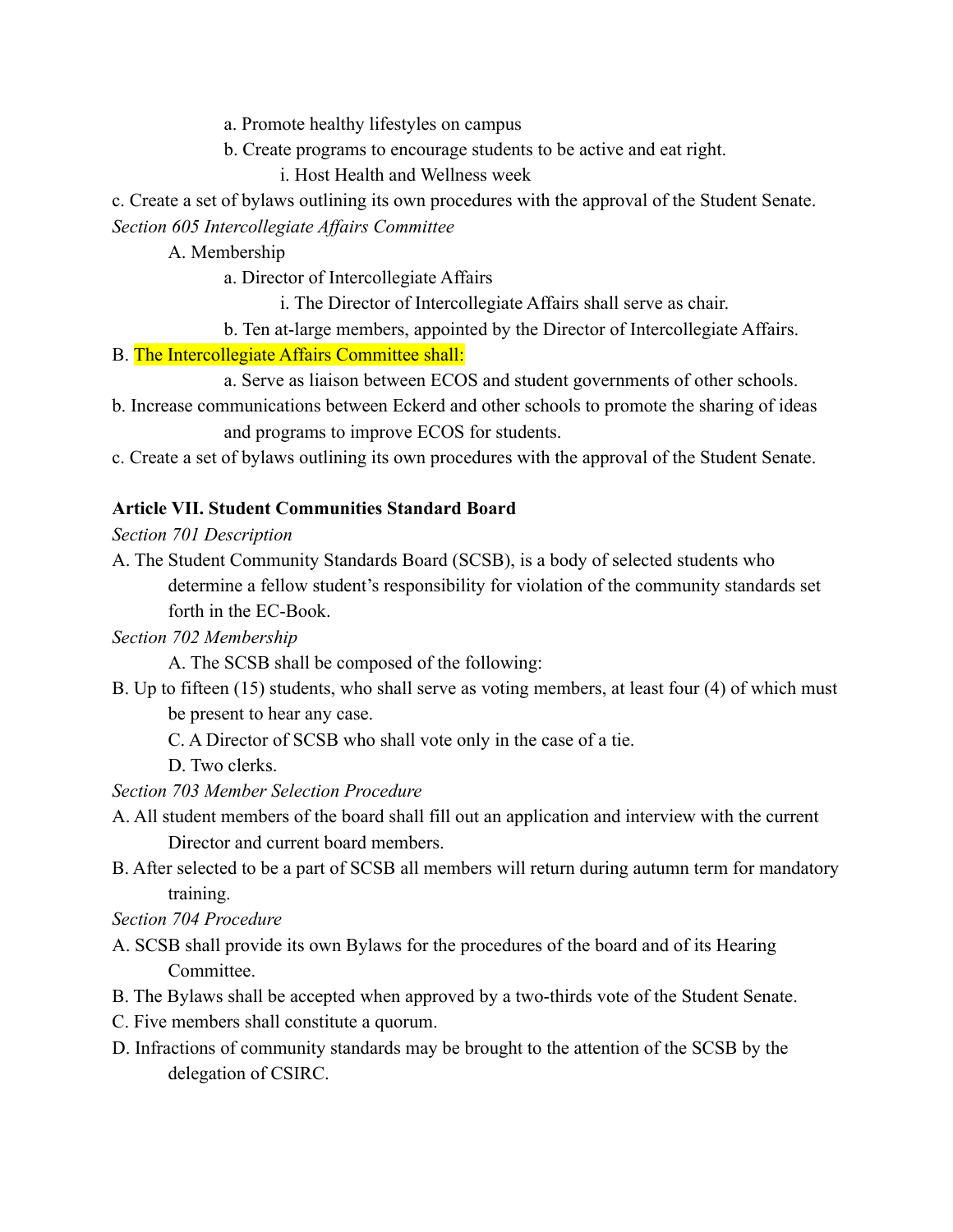- E. After incident reports are delegated by CSIRC, SCSB will follow proper procedure to find if the student(s) in question are responsible, not responsible, or if there was no finding.
- F. A semester report can be requested by the Executive Council.
	- a. A list of charges for which a person or persons were found responsible.
	- b. A list of sanctions given.
	- c. The report shall never reveal any names or other confidential information.
	- G. The Student Senate can request a report once each semester.
		- a. A list of charges for which a person or persons were found responsible.
		- b. A list of sanctions given.
		- c. The report shall never reveal any names or other confidential information.
- H. SCSB Director shall verify the conduct file of all students running for ECOS elections and Senate, with student's written permission.
- *Section 705 Final Reviews*
	- A. All final reviews will be in accordance with the current EC-Book.
- *Section 706 Transitional Clause*
- A. Until a new set of Bylaws are approved by the Student Senate, the policies and procedures under the previous Bylaws will be in effect.
- *Section 707 Vacancies*
	- A. Vacancy in the office of Director of SCSB shall be temporarily filled by the President.

# **Article VIII. Parliamentary Authority**

*Section 801 Procedures*

A. The most current edition of Roberts Rules of Order shall be the authority for any procedure not specified in the Bylaws or by this Constitution.

# **Article IX. Chartered Organizations**

*Section 901 Granting Charters*

- A. The Constitution, Regulations, and Bylaws Committee is charged the task of chartering new clubs and organizations.
- B. If the Constitution, Regulations, and Bylaws Committee deems a club to be providing an extremely worthwhile service, they may recommend to the Student Senate to amend the constitution to include said club in this constitution as a standing committee or organization.
- C. In order to be granted a charter, a club must:
	- a. Have a faculty or staff sponsor
	- b. Create Bylaws for the order and maintenance of their club
	- c. Have at least two members
	- d. Be open to all Eckerd students who pay the Student Activity Fee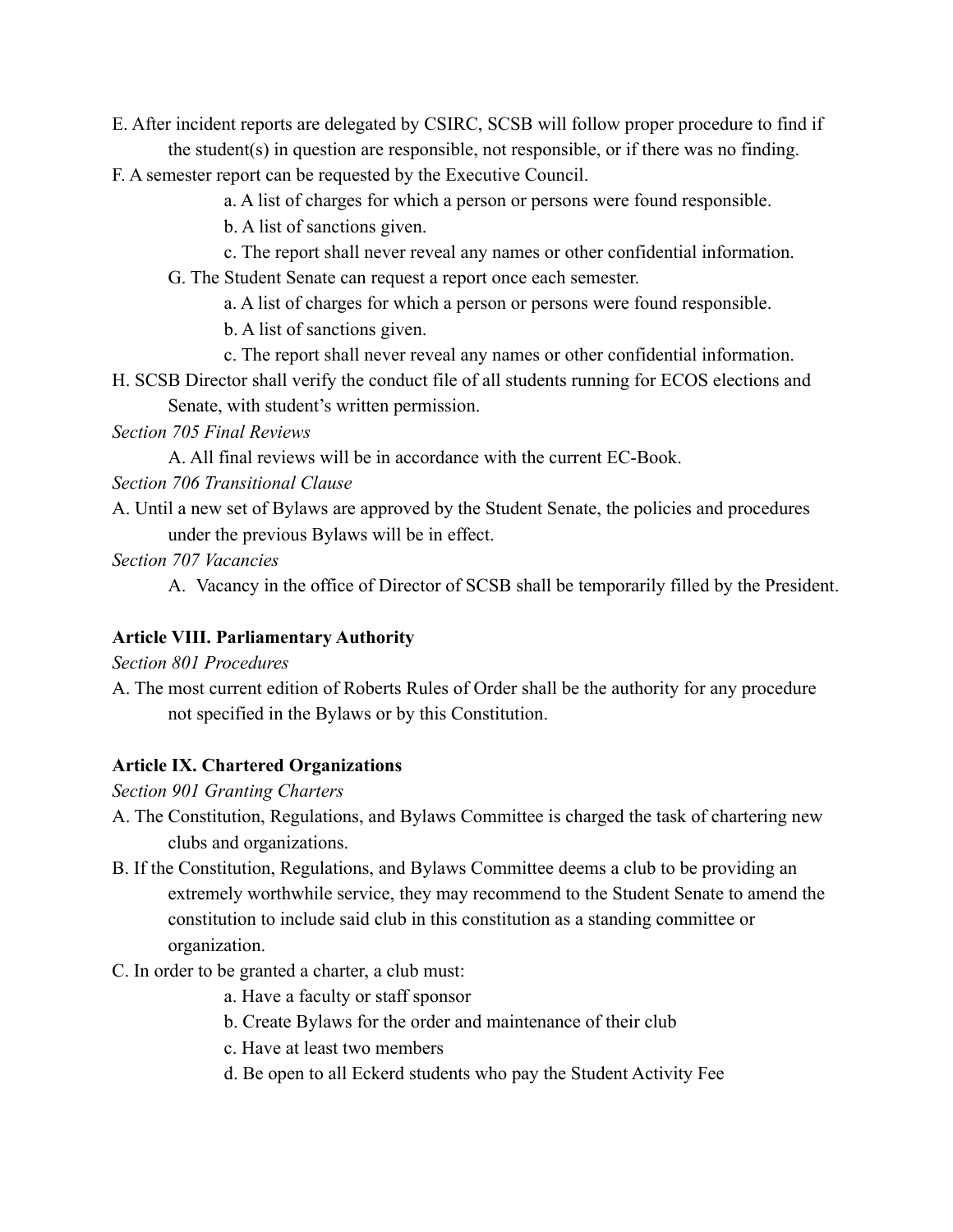i. Clubs may screen them out through a fair and transparent process such as applications or

try-outs.

e. Fill a unique niche in the Eckerd community

- i. Clubs must demonstrate that they do not fill the same role as a pre-existing club.
- D. PEL students may charter a club subject to the same standards as all other ECOS clubs but cannot receive funding from ECOS.
- E. No student shall be a club head of more than 2 clubs
- *Section 902 Renewing Charters*
- A. The Executive Council shall call for all chartered organizations to submit a request for a one-year charter renewal.
- B. This call shall go out the first week after spring break, with at least two weeks' notice.
- C. All chartered organizations must have their charters approved for renewal by the new Student Senate in order to spend funds after the deadline for submission.
- D. Any organization that fails to present a charter for renewal by the widely published deadline will be able to compete for funding with new clubs in the fall.
- E. Standing committees and media do not need to reapply for charter renewal, but can still have their charters revoked through the below process
- *Section 903 Suspending Charters*
- A. The Student Senate may suspend the charter of any ECOS organization in cases of misfeasance or malfeasance by a two-thirds vote, thereby freezing the funds of that organization.
- B. A suspension is effective for up to two academic weeks, after which the Student Senate must make a majority vote to continue the suspension for another two weeks. This may be continued until the Student Senate fails to vote to continue the suspension.
- C. The Student Senate may suspend the charters of any and all clubs and organizations chartered and funded through ECOS
- D. The Constitution, Regulations, and Bylaws Committee may recommend that the Student Senate suspend charters or organizations pertaining to that committee.
- E. The Financial Affairs Committee may recommend to the Constitution, Regulations, and Bylaws Committee that a club or organization be suspended, through the process explained previously under Article III, Section 301.

*Section 904 Revoking Charters*

- A. The Student Senate may revoke the charter of any organization by a two-thirds vote. All funds previously budgeted to the concerned organization will be reallocated into the Independent and Collaborative Ventures Fund.
- B. The Student Senate may not revoke the charter of any organization unless it is under a suspension that has lasted at least two weeks.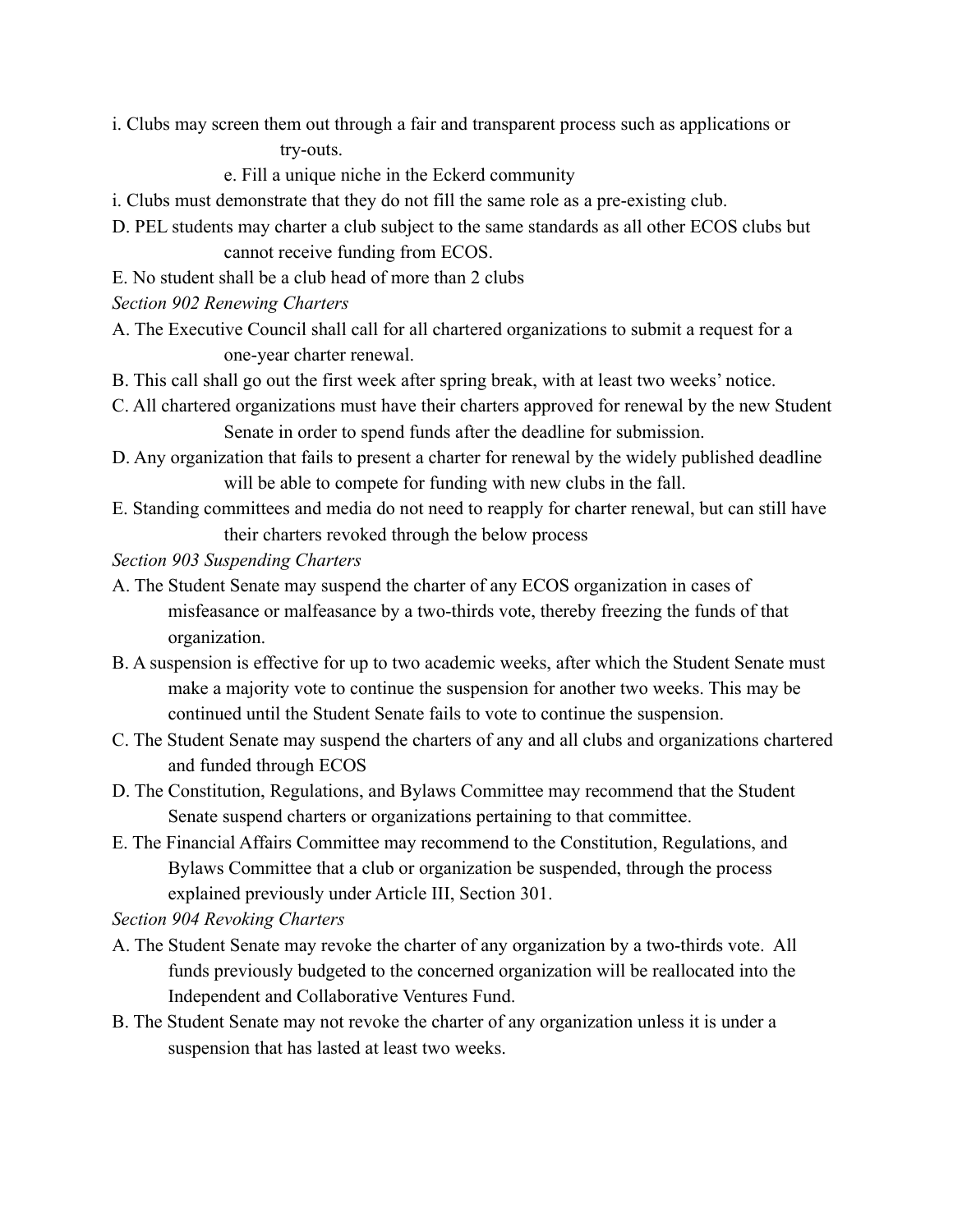- C. The Constitution, Regulations, and Bylaws Committee may initiate action to revoke the charter of a club or organization by a majority vote, which must be upheld by a two-thirds vote of the Student Senate.
- D. The Student Senate shall refer any motion to revoke the charter of a club or organization to the Constitution, Regulations, and Bylaws Committee before taking any action, unless the motion originated within said committee. The Constitution, Regulations, and Bylaws Committee must meet to make a recommendation within six academic days.

*Section 905 Club Interventions*

- A. If members of a club feel that the leadership of the club is no longer fulfilling their responsibilities, they may contact the ECOS Executive Vice President.
- B. The Executive Vice President will then try to meet with the club leader, and if the Executive Vice President determines that said individual is not fulfilling his or her responsibilities, the Executive Vice President will hold a public meeting of the club, where only pre-existing members of the club may vote.
- C. Club members will vote:
	- a. Whether or not they need to elect a new leader; and if yes, then
		- i. Who the new leader should be.
- b. The ECOS Executive Vice President will chair the meeting of the club and will decide how the vote will proceed.

## **Article X. Rule on Multiple Positions**

## *Section 1001 Budget Rule*

- A. No one person may have control of two ECOS-run budgets
	- a. An ECOS-run budget being defined as a budget funded by the student activity fee.
	- b. With the exception of two club budgets.
- B. Members of the ECOS Cabinet whose budget comes from the President may be club heads.
- C. Senators and members of Palmetto Productions with a budget may not be club heads.

# **Article XI. Vacancies**

## *Section 1101 President*

A. In the case of a permanent vacancy for the office of the President, the Vice President shall assume all duties until special elections are held.

*Section 1102 Other Elected Position*

A. Vacancies, which occur in elected positions other than the President, shall be filled by special elections called and supervised by the Elections Committee.

*Section 1103 Appointed Positions*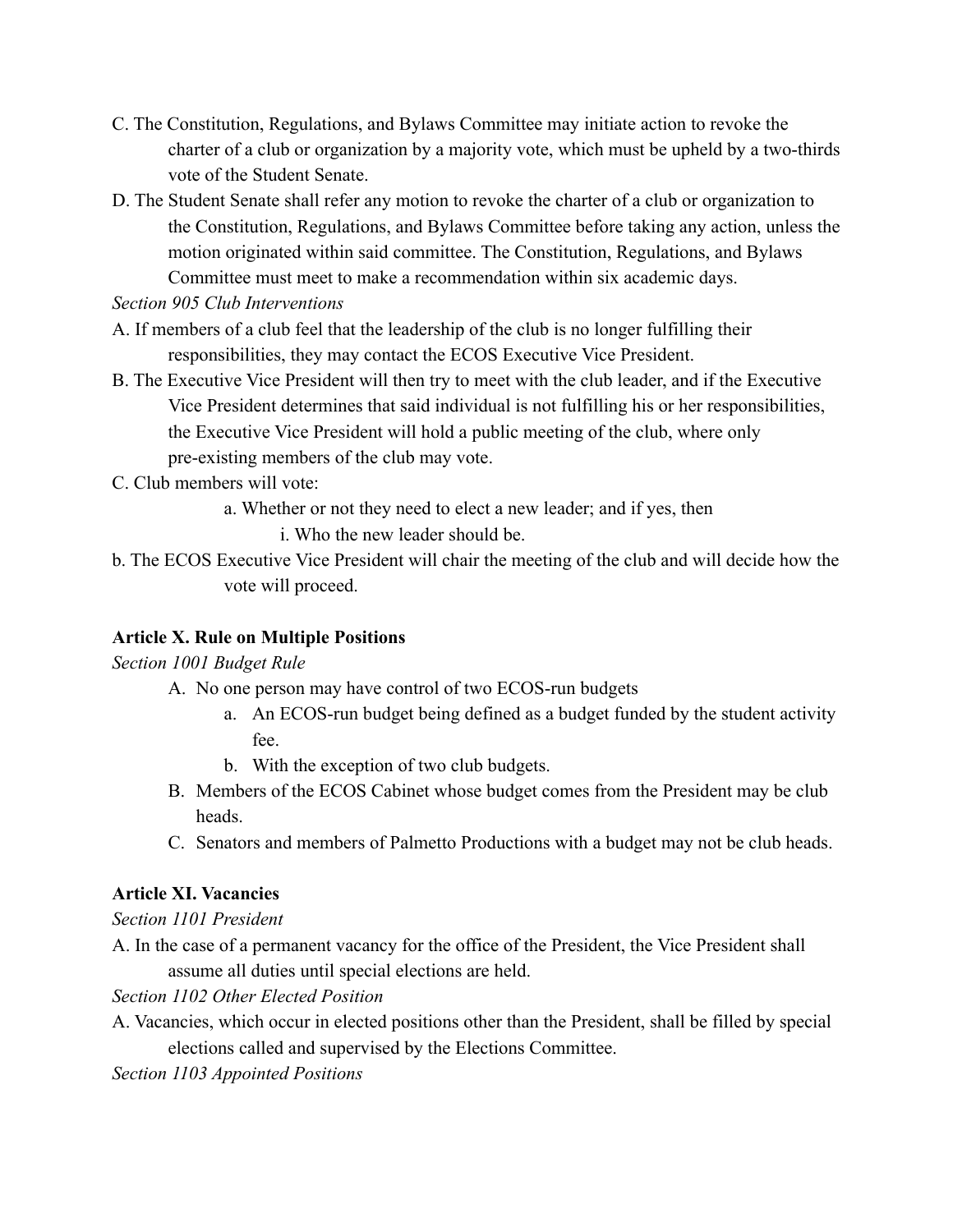- A. Vacancies occurring in appointed positions of ECOS shall be filled though the same procedures as the original appointment.
- B. In cases where an out-going appointed or elected official is called upon to assist in the appointment, the current person holding that post shall assist in the appointment.
- C. In cases where one President appointed a person, and another person currently holds the Presidency, the current President has the same authority concerning the appointed person as did the former President.

*Section 1104 Student Community Standards Board*

- A. Vacancy in the office of the Student Coordinator for Community Standards shall be filled by appointment of the ECOS President, subject to the confirmation of the Student Senate. *Section 1105 Student Senators*
- A. Any vacancy in the office of Student Senator shall be filled in a special election conducted by the Elections Committee.

## **Article XII. Recall and Impeachment**

*Section 1201 Impeachment*

- A. Any elected officer or representative of ECOS shall be subject to charges of impeachment in cases involving misfeasance, malfeasance or nonfeasance, not to include appointed officers.
- B. A petition stating the name of the person being charged and the charges being brought forth, after a signed petition by ten percent (10%) of the citizenry, shall be presented to the Senate.

C. The SCSB shall make judgment on the case in accordance with SCSB proceedings.

# **Article XIII. Amendments**

*Section 1301 Proposed Amendments*

A. All proposals for amendments to this Constitution shall be presented to the Student Senate by one of the following:

a. An Executive Council Member

- b. A Student Senator
	- c. The Parliamentarian
	- d. A Petition signed by no less than one hundred students.
- B. After discussion and debate, a vote shall be held in the Student Senate. If it receives majority support, the proposed amendment must go up for public discussion.
- a. The Vice President of Student Engagement shall advertise the proposed amendments.

b. The Constitution must be made available to the entire student body at this time.

c. After a period of no less than five school days, the proposed amendments must return to the Senate in a public forum attended by the Executive Council members.

*Section 1302 Approval of Amendments*